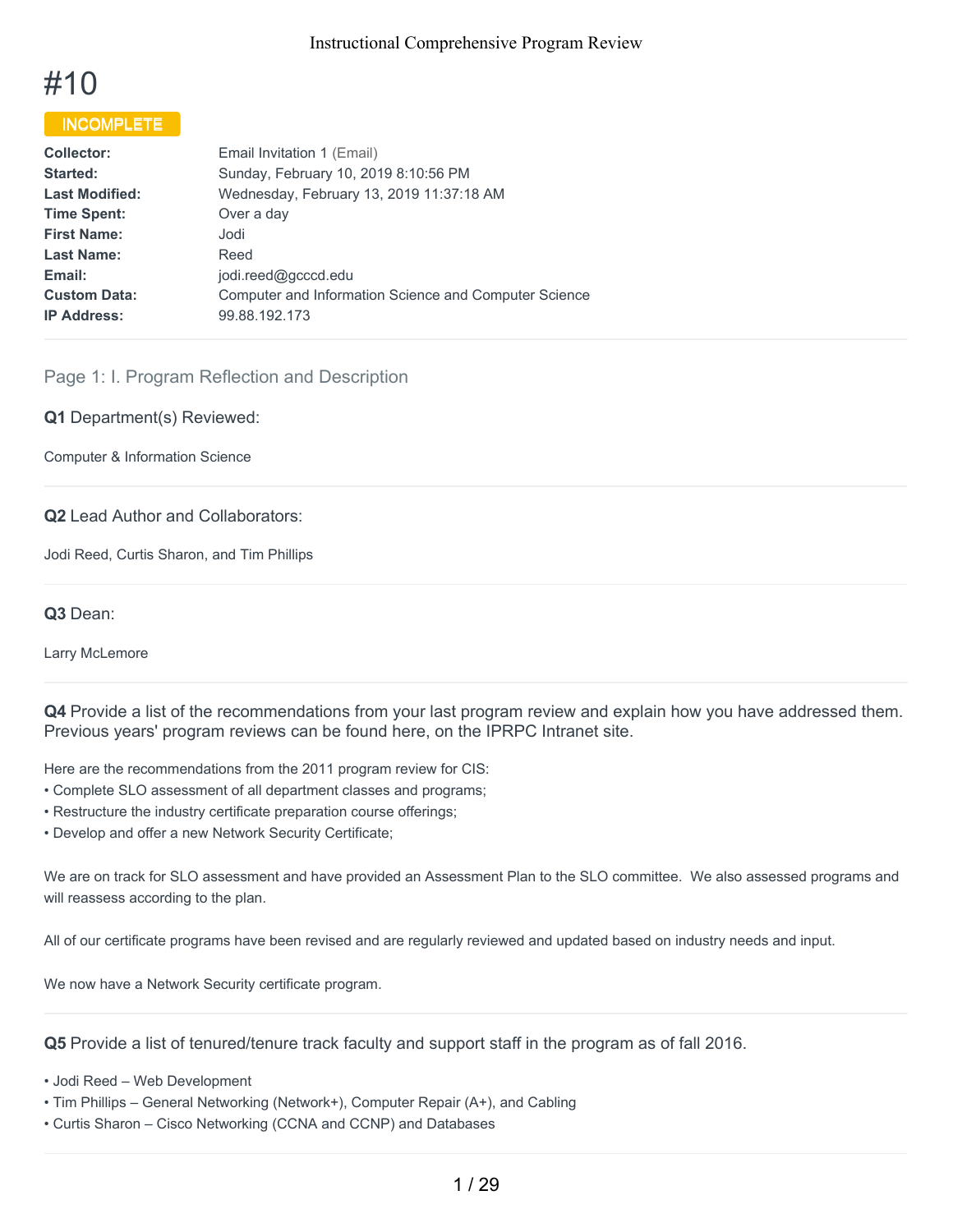#### **Q6** Provide your program's mission statement.

The Computer and Information Science department offers online and face-to-face courses that help students get jobs. We believe in hands-on learning in state-of-the-art computer labs with small class sizes so each student gets a computer and plenty of support. Our practical courses offer useful skills for the workplace.

**Q7** Describe how your program supports the mission and goals of the College.

CIS is an instructional program that meets student needs for transfer (Computer Science) and career technical education. We strive to provide clear guided student pathways, available on our website. We also support student validation and engagement with student organizations and student-centered teaching methods with our classes.

**Q8** Provide the description of your program as it appears in the current college catalog, available here.

Here are the descriptions for our degree programs.

NETWORKING, SECURITY AND SYSTEM ADMINISTRATION (Enterprise Networking emphasis and Enterprise System Administration Emphasis)

These degree programs prepare students for careers in computer networking or system administration and related fields. Upon completion, students may find entry level positions as computer support technicians, junior network administrators, junior system administrators, hardware technicians, data/voice/video cabling technicians, network project managers, designers/estimators or technical support personnel. The major prepares students to work as team members in an information technology group which designs, evaluates, tests, installs and maintains corporate networks. Preparation for the following industry certifications: A+, Network+, Security+, Linux+, Microsoft Certified Technician (MCT) in Windows and Windows Server (active directory, network infrastructure and applications infrastructure), Linux Profession Institute Certification Level 2, Certified Wireless Network Administrator (CWNA), Cisco Certified Network Associate (CCNA), Certified Ethical Hacking (CEH).

#### WEB DEVELOPMENT

This degree program equips students with the essential coding, programming, and design skills needed to build websites and applications for desktop and mobile platforms. Students gain practical experience using state of the art web development technology to prepare for entry-level positions as web developers. The curriculum is continually updated to respond to rapidly changing industry trends.

Page 2: II. Program Degrees and Certificates

**Q9** Degree/Certificate #1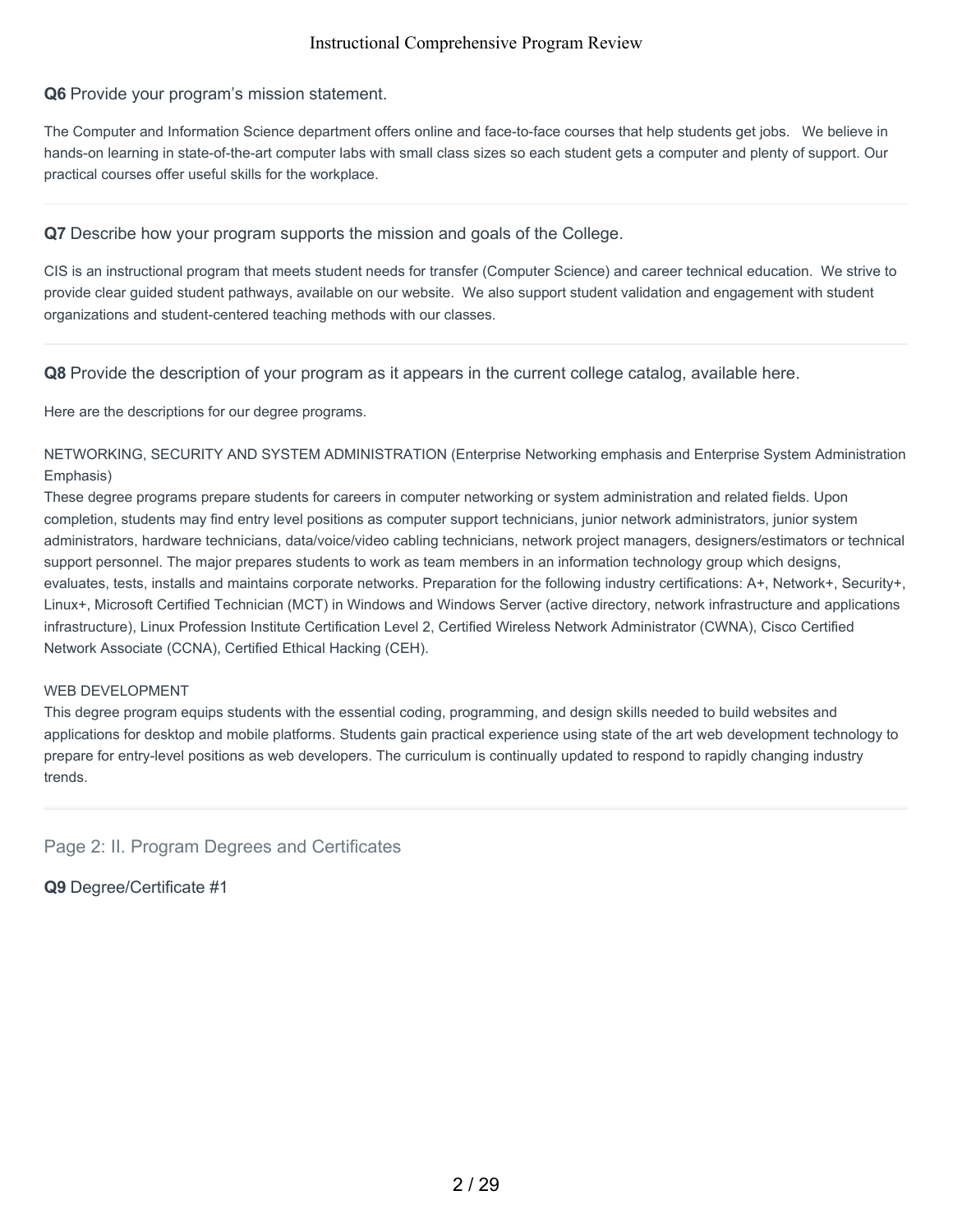Industry certifications supported by CIS programs and courses include:

- Cisco Certified Network Associate (CCNA)
- Cisco Certified Network Professional (CCNP)
- CompTIA A+
- CompTIA Network+
- CompTIA Security+
- CompTIA Linux+

• Microsoft Certified Technician (MCT) in Windows and Windows Server (active directory, network infrastructure and applications infrastructure)

- Linux Profession Institute Certification Level 2
- Certified Wireless Network Administrator (CWNA)
- Cisco Certified Network Associate
- Certified Ethical Hacking (CEH)

NETWORKING, SECURITY AND SYSTEM ADMINISTRATION Degree and Certificate of Achievement (Enterprise Networking emphasis and Enterprise System Administration Emphasis) A. How many awards were conferred

CIS Awards

2013-14 9 2014-15 8 2015-16 7 2016-17 9 2017-18 10

(Note that the data provided is for CIS as a whole, not specifically for this degree.)

B. When it was last reviewed and updated

This program is reviewed annually based on industry needs and input. The most recent significant change was to incorporate security courses into the program (Ethical Cybersecurity Hacking and Computer Forensics) in 2017.

C. How it is meeting the needs of students, industry/workforce (if CTE), and/or articulation with four year institutions (transfer and CTE) State data shows that our graduates find well-paying jobs in their field and increase their income. Even student who only take a few classes show an increase in income (See Noncompletion Success in California).

D. Any changes that are planned if it is not meeting these needs

It is anticipated that CISCO will be moving toward cloud-based architecture and programmed networks. Curriculum will be updated as needed.

We would like to integrate Internet of Things into this degree program. To do this, we will need to develop a new Python programming course. Now that we have a new full-time Computer Science teacher, we are working on this and related curriculum.

We plan to revise the Microsoft curriculum to respond to changes in the Microsoft certifications. This is a challenge as we have not replaced Greg Differding, our Operating Systems specialist.

E. Whether students can complete the degree/certificate requirements within a two-year period (sequencing and scheduling of required courses are such that a student could complete them within a two year period or other appropriate timeline per requirement

Our programs are designed to be completed in 2 years by a full-time student. Rotations and recommended sequences (guided pathways) are shown on our website. The only challenge is that sometimes classes are cancelled due to class size.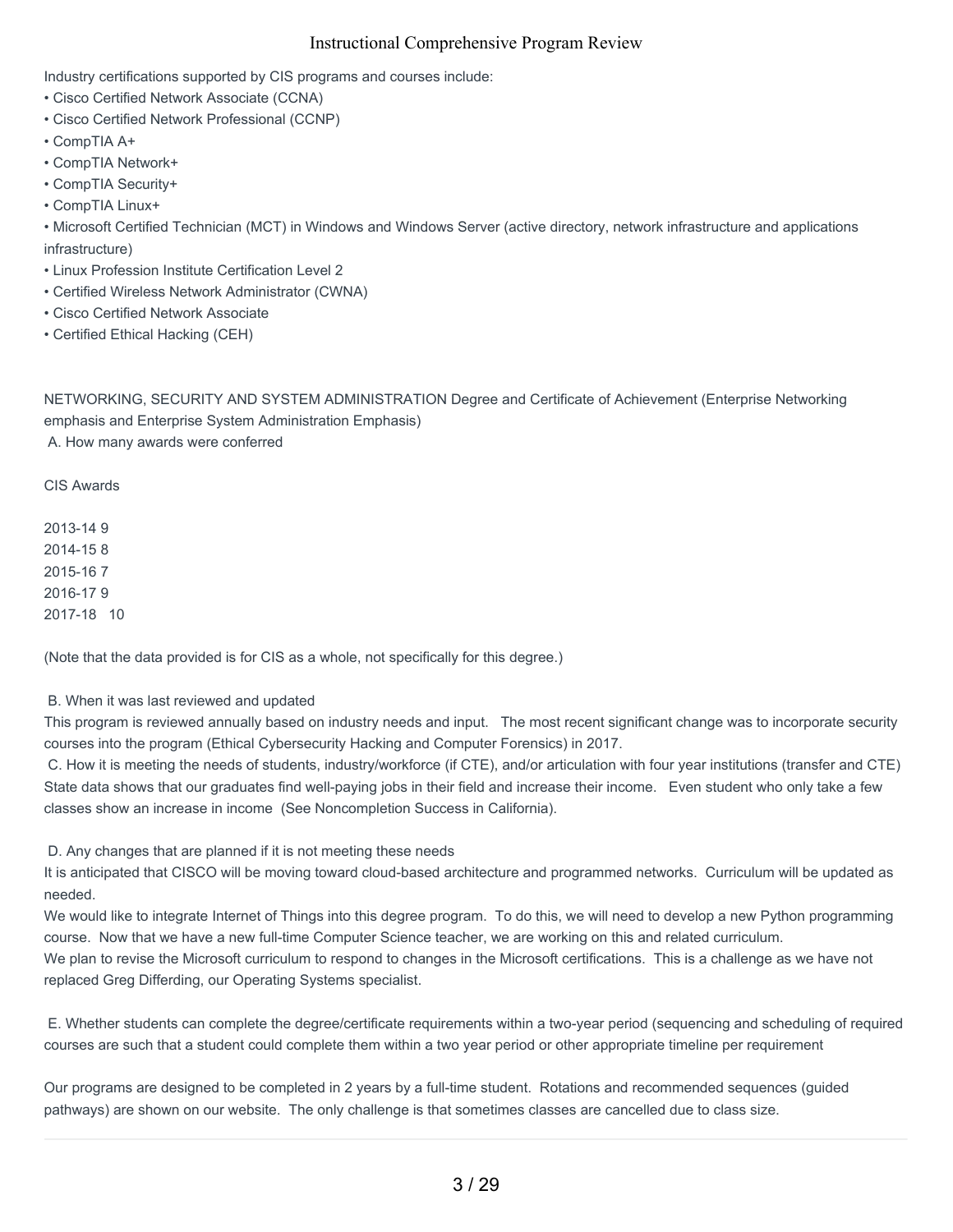## **Q10** Degree/Certificate #2

WEB DEVELOPMENT Degree and Certificate of Achievement A. How many awards were conferred

2013-14 9 2014-15 8 2015-16 7 2016-17 9 2017-18 10

(Note that the data provided is for CIS as a whole, not specifically for this degree.)

#### B. When it was last reviewed and updated

This program is reviewed annually based on industry needs and input. The most recent significant change emphasizes coding and web programming in response to industry demand.

C. How it is meeting the needs of students, industry/workforce (if CTE), and/or articulation with four year institutions (transfer and CTE) Strong workforce data shows that our graduates find well-paying jobs in their field and increase their income. Even student who only take a few classes show an increase in income (see Noncompletion Success in California). A recent Occupational Report (2018) shows that regional web development job opportunities will increase by 6.5% in the next 10 years. Industry uses content management systems, and while this is included in current curriculum, it could be emphasized more. Other changes in web development technology (flex & grid layout, git version control, etc.) have been introduced into existing courses, but course outlines need updating.

#### D. Any changes that are planned if it is not meeting these needs

We would like to develop a content management course. We think this would be useful to any student, including non-majors, who wish to create a website without coding. It would also be useful to majors who frequently work with CMS's in industry. We would also like to offer Python as an option for the required introduction to programming. Now that we have a new full-time Computer Science teacher, we are working on this and related curriculum.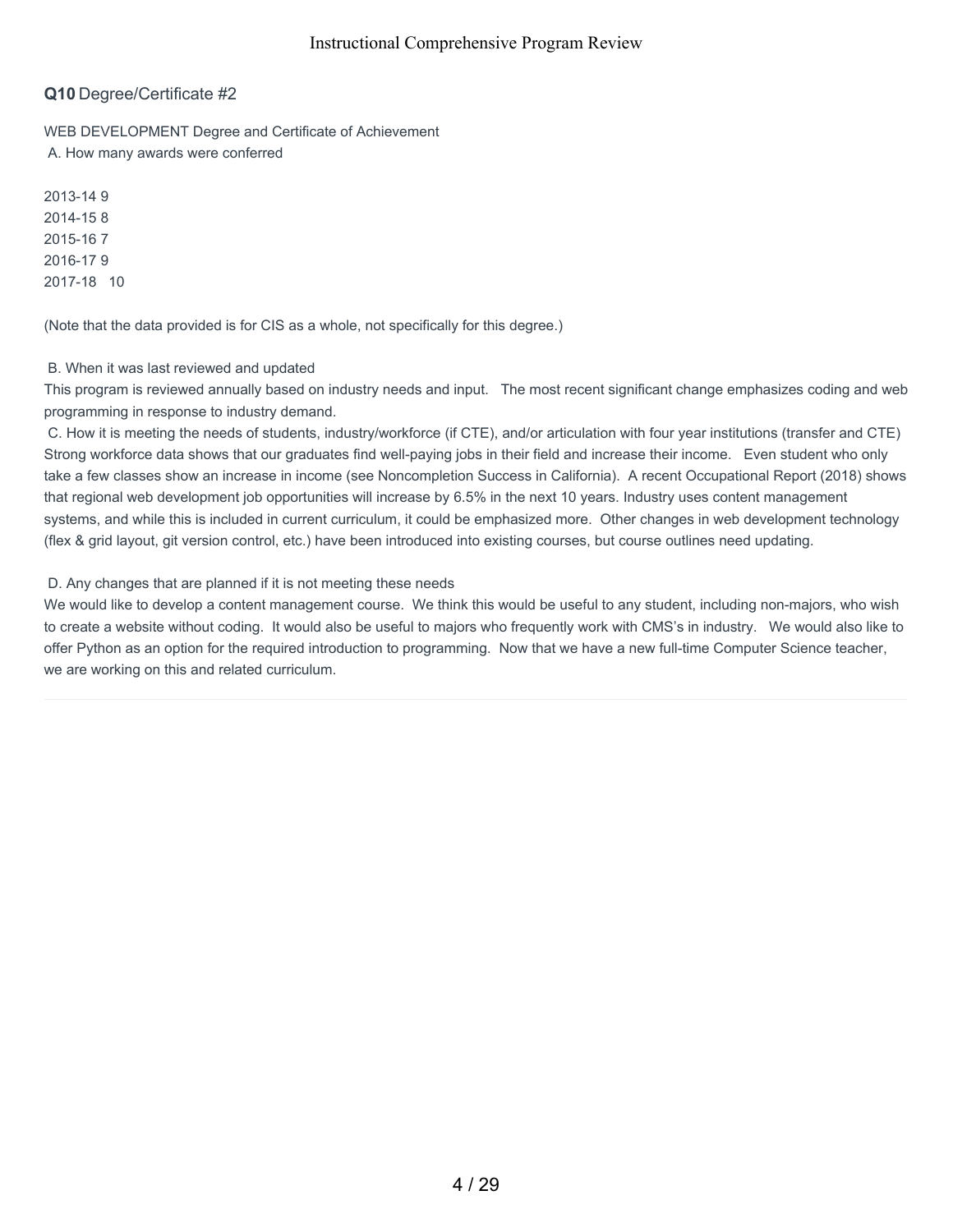## **Q11** Degree/Certificate #3

#### CISCO CERTIFIED NETWORK ASSOCIATE, CISCO NETWORK PROFESSIONAL Certificates of Proficiency

#### A. How many awards were conferred

2013-14 2 2014-15 3 2015-16 0 2016-17 4 2017-18 3 (Note that the data provided is for CIS as a whole, not specifically for this certificate.)

B. When it was last reviewed and updated This program is reviewed annually based on industry needs and input.

C. How it is meeting the needs of students, industry/workforce (if CTE), and/or articulation with four year institutions (transfer and CTE)

CISCO CCNA industry certification is highly regarded by industry. Our advisory committees claim that it is a valuable certification.

D. Any changes that are planned if it is not meeting these needs

It is anticipated that CISCO will be moving toward cloud-based architecture and programmed networks. Curriculum will be updated as needed.

We are currently struggling with enrollment. We have developed a regional Netlab+ installation that supports online learning for some Cisco classes and are experimenting with online offerings to increase enrollment.

E. Whether students can complete the degree/certificate requirements within a two-year period (sequencing and scheduling of required courses are such that a student could complete them within a two year period or other appropriate timeline per requirement

Our programs are designed to be completed in 2 years by a full-time student. Rotations and recommended sequences (guided pathways) are shown on our website. The only challenge is that sometimes classes are cancelled due to class size.

#### **Q12** Degree/Certificate #4

COMPUTER PROGRAMMING Certificate of Proficiency A. How many awards were conferred 2013-14 2 2014-15 3 2015-16 0 2016-17 4 2017-18 3 (Note that the data provided is for CIS as a whole, not specifically for this certificate.)

# B. When it was last reviewed and updated

This program is reviewed annually based on industry needs and input. We revised student learning outcomes in 2017 and are currently working on integrating Python and developing a transfer degree that will require us to add 2 new courses.

C. How it is meeting the needs of students, industry/workforce (if CTE), and/or articulation with four year institutions (transfer and CTE)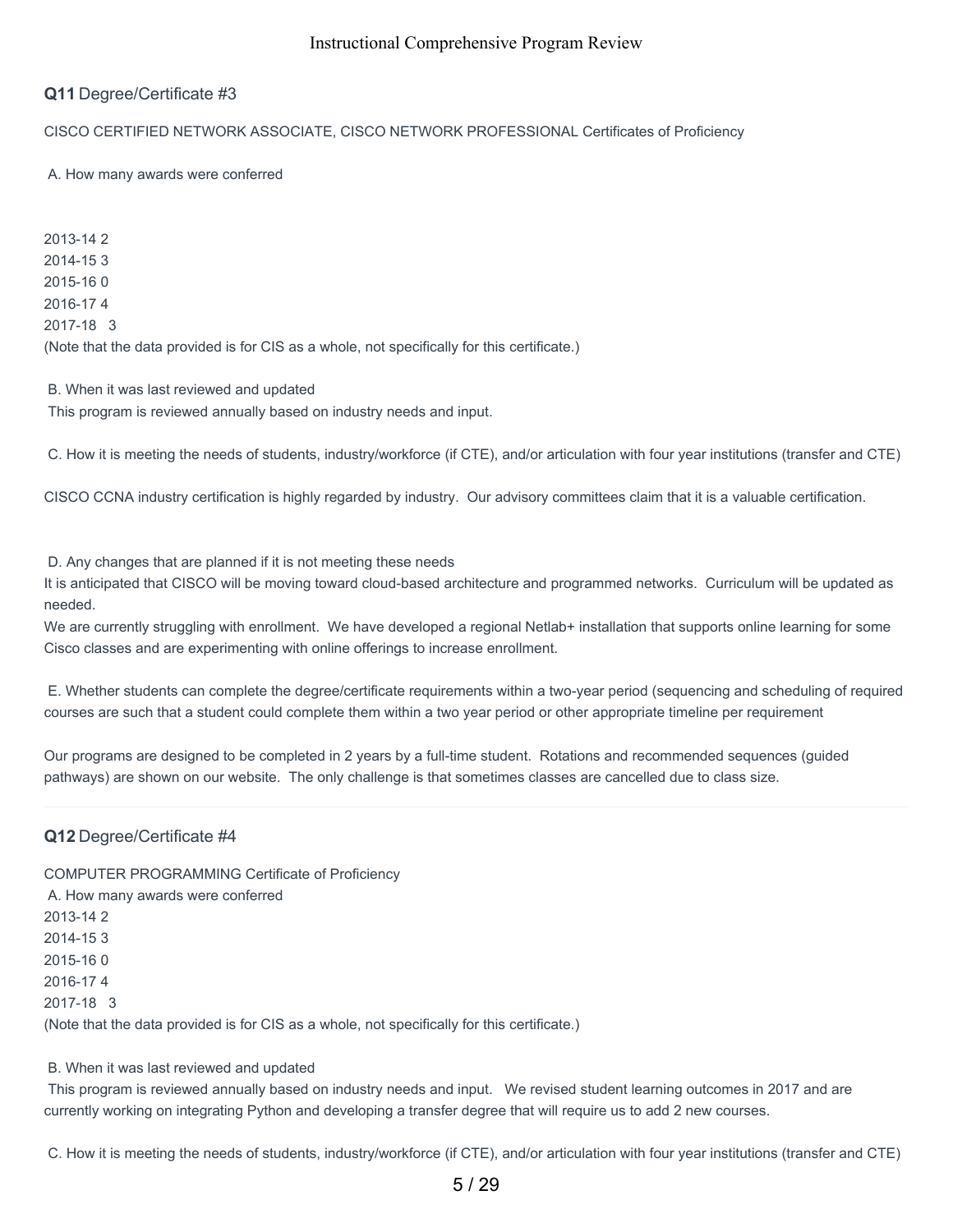A transfer degree would make this program more useful for students.

#### D. Any changes that are planned if it is not meeting these needs

We are currently working on developing a computer science transfer degree program. This was not possible until recently, when the model curriculum was revised, allowing us to fit our courses into the 60 unit maximum. Prior to that, we were unable to convince math and science to reduce the units for classes required in the model curriculum. Math also declined to alter their discrete math course to fit the state's model curriculum. We also now have a full-time computer science teacher to help write the curriculum. We would also like to incorporate Python programming language into the curriculum and are currently grappling with how we will do that.

E. Whether students can complete the degree/certificate requirements within a two-year period (sequencing and scheduling of required courses are such that a student could complete them within a two-year period or other appropriate timeline per requirement

Our programs are designed to be completed in 2 years by a full-time student. Rotations are shown on our website, and computer science classes tend to fill. Most courses are offered every semester, with some alternating between hybrid and online modalities.

COMPUTER SUPPORT TECHNICIAN Certificate of Proficiency

A. How many awards were conferred 2013-14 2 2014-15 3 2015-16 0 2016-17 4 2017-18 3 (Note that the data provided is for CIS as a whole, not specifically for this certificate.)

#### B. When it was last reviewed and updated

This program is reviewed annually based on industry needs and input. We recently updated course outlines for several courses in the program.

C. How it is meeting the needs of students, industry/workforce (if CTE), and/or articulation with four year institutions (transfer and CTE)

This program prepares students for entry level support jobs.

D. Any changes that are planned if it is not meeting these needs We are currently working on updating our Window operating systems course outlines in response to certification changes by Microsoft.

E. Whether students can complete the degree/certificate requirements within a two-year period (sequencing and scheduling of required courses are such that a student could complete them within a two year period or other appropriate timeline per requirement

Our programs are designed to be completed in 2 years by a full-time student. Rotations and are shown on our website. The only challenge is that sometimes classes are cancelled due to class size.

CYBER SECURITY SPECIALIST Certificate of Proficiency A. How many awards were conferred 2013-14 2 2014-15 3 2015-16 0 2016-17 4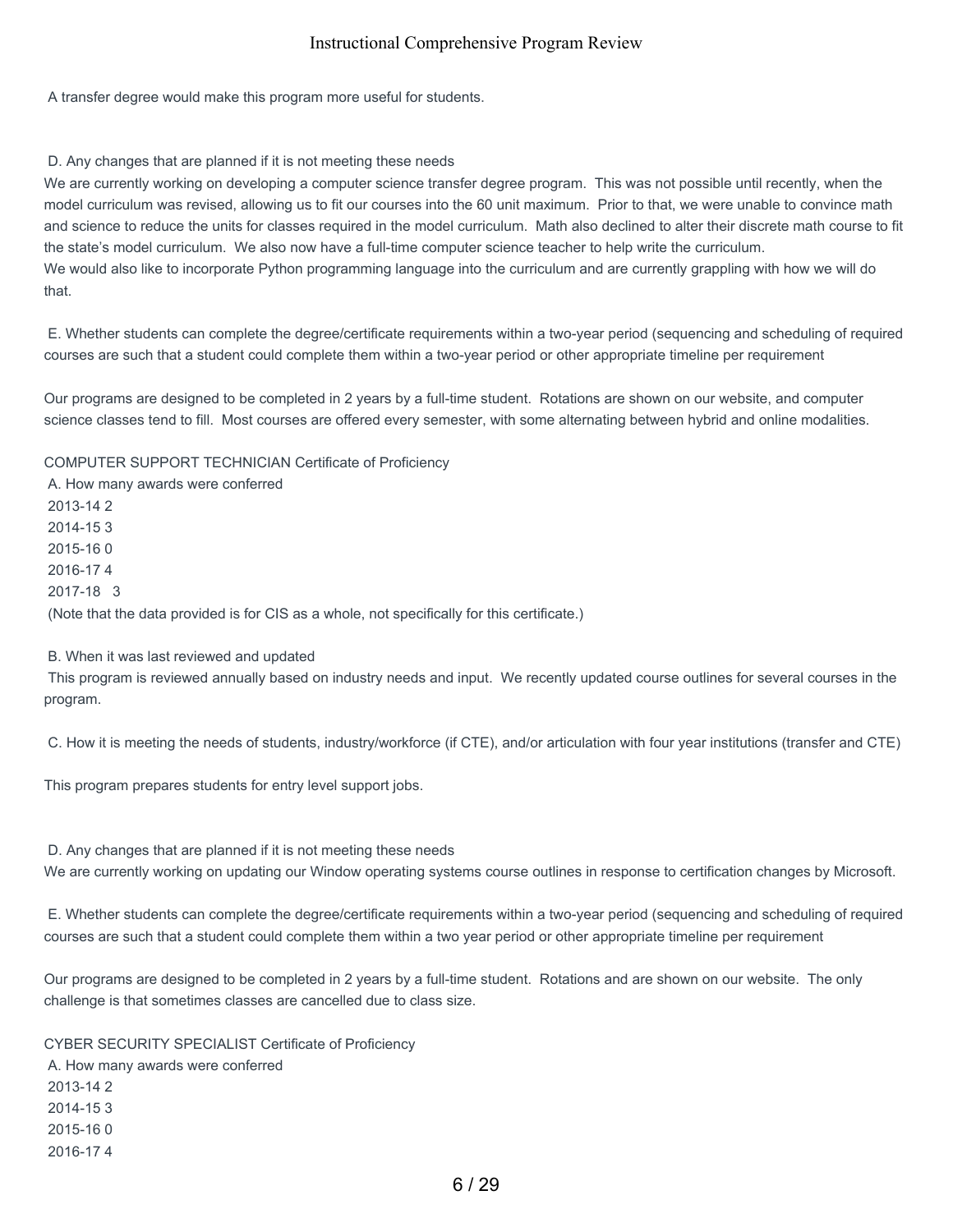2017-18 3

(Note that the data provided is for CIS as a whole, not specifically for this certificate.)

B. When it was last reviewed and updated

This is a new program created in 2017 that is reviewed annually based on industry needs and input. We added courses in Ethical Cybersecurity Hacking and Computer Forensics as part of this new certificate. These courses are also part of our degree programs.

C. How it is meeting the needs of students, industry/workforce (if CTE), and/or articulation with four year institutions (transfer and CTE)

Security is in demand according to job outlooks and our advisory committee partners. This program helps prepare students for industry certifications in CompTIA Security+, CompTIA Network+, and Certified Ethical Hacking (CEH).

D. Any changes that are planned if it is not meeting these needs No changes are planned at this time.

E. Whether students can complete the degree/certificate requirements within a two-year period (sequencing and scheduling of required courses are such that a student could complete them within a two year period or other appropriate timeline per requirement

Our programs are designed to be completed in 2 years by a full-time student. Rotations are shown on our website. The only challenge is that classes are sometimes cancelled due to class size.

WEB DESIGN Certificate of Proficiency A. How many awards were conferred 2013-14 2 2014-15 3 2015-16 0 2016-17 4 2017-18 3 (Note that the data provided is for CIS as a whole, not specifically for this certificate.)

B. When it was last reviewed and updated This program is reviewed annually based on industry needs and input.

C. How it is meeting the needs of students, industry/workforce (if CTE), and/or articulation with four year institutions (transfer and CTE)

Web design prepares students for an entry level job assisting with Web graphics and web production. Based on advisory input, we think this program could use more emphasis on content management systems.

D. Any changes that are planned if it is not meeting these needs We plan to add a content management course within the next year. This will be part of this program.

E. Whether students can complete the degree/certificate requirements within a two-year period (sequencing and scheduling of required courses are such that a student could complete them within a two year period or other appropriate timeline per requirement

Our programs are designed to be completed in 2 years by a full-time student. Rotations and recommended sequences (guided pathways) are shown on our website. The only challenge is that sometimes classes are cancelled due to class size.

A. How many awards were conferred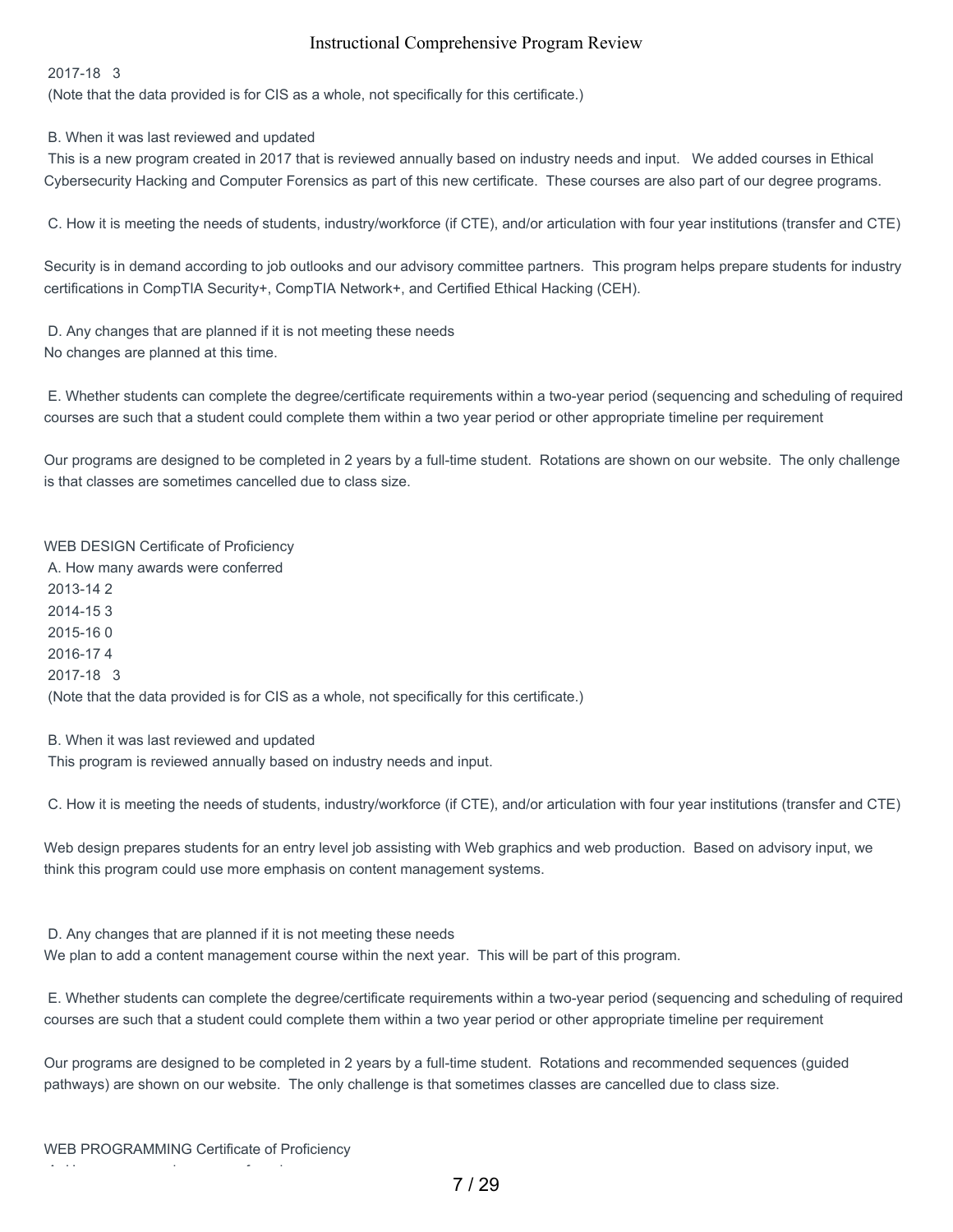A. How many awards were conferred 2013-14 2 2014-15 3 2015-16 0 2016-17 4 2017-18 3 (Note that the data provided is for CIS as a whole, not specifically for this certificate.)

#### B. When it was last reviewed and updated

This program is reviewed annually based on industry needs and input. We revised this program in 2018 to reduce the number of credits.

C. How it is meeting the needs of students, industry/workforce (if CTE), and/or articulation with four year institutions (transfer and CTE)

Web programming prepares students for an entry level job assisting with web production.

#### D. Any changes that are planned if it is not meeting these needs

Based on advisory committee input and research, we think that Python programming language would be a better introductory programming language for web programmers. We are currently working out how to fit Python into our existing computer science program.

E. Whether students can complete the degree/certificate requirements within a two-year period (sequencing and scheduling of required courses are such that a student could complete them within a two year period or other appropriate timeline per requirement

Our programs are designed to be completed in 2 years by a full-time student. Rotations and recommended sequences (guided pathways) are shown on our website. Our Web programming courses are only offered once a year, so we work with Grossmont to alternate semesters for JavaScript and Web Development II.

**Q13** Please upload the awards data tables for your program. You can print that worksheet from the program review data report to PDF or copy and paste into a Word document the awards data table rows for your program from the college-wide program review data report, accessible here.

#### **ADD CIS Awards.docx (12.4KB)**

Page 3: III. Curriculum Review, Development and Assessment

**Q14** Access the Five Year Curriculum Review Cycle. Have all of your active course outlines been reviewed within the last five years?

**Yes**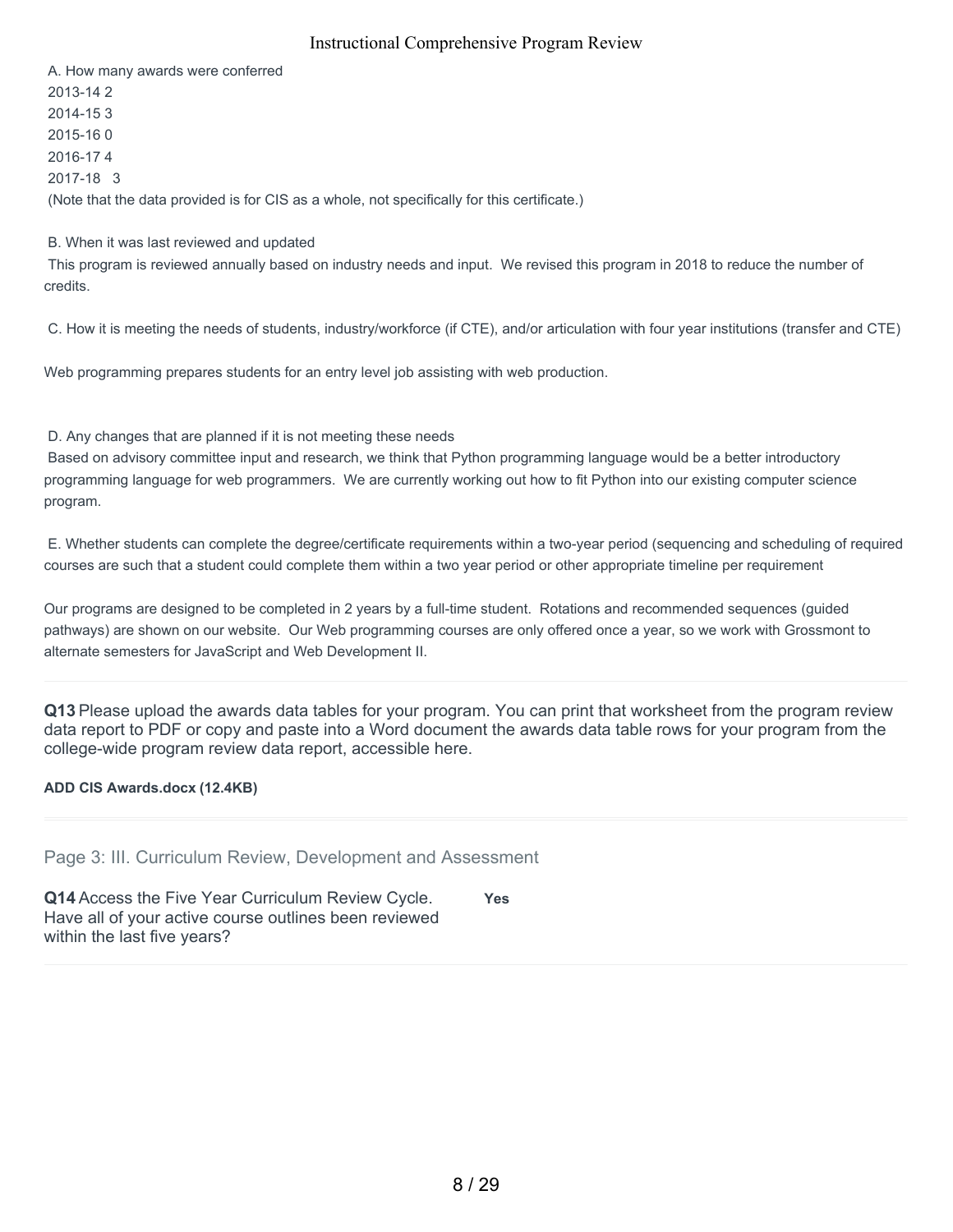**Q15** Write a paragraph about any changes planned for the curriculum, both areas of revision and areas of development and growth.

We are currently working on developing a computer science transfer degree and incorporating Python programming language into the computer science curriculum. We would also like to incorporate "Internet of Things," so we are working to clarify how that might be best integrated within our existing curriculum. Our Windows operating system courses need to be reviewed to reflect changes from Microsoft. We plan to add a content management system course to the Web Development programs. We are considering adding a Palo Alto course to our Networking program. Longer term considerations include cloud-based storage and architecture, programmed networks, mechatronics, data analytics, and more. These changes are based on industry input from our advisory committee partners as well as our ongoing research.

| Q16 Do you have an assessment plan on file with<br>SLOAC? If you have not already done so, you can<br>submit your program's assessment plan to SLO<br>Coordinator, Tania Jabour, at tania.jabour@gcccd.edu.                                                                                                                                               | <b>Yes</b> |
|-----------------------------------------------------------------------------------------------------------------------------------------------------------------------------------------------------------------------------------------------------------------------------------------------------------------------------------------------------------|------------|
| Q17 Following that assessment plan, is your program's<br>data up-to-date and complete in Nuventive/TracDat<br>(including methods of assessment, results,<br>dialogue/actions and follow-up)? If you are not sure,<br>please contact Institutional Effectiveness Specialist,<br>Erich Kevari, at erich.kevari@gcccd.edu to submit your<br>assessment data. | Yes        |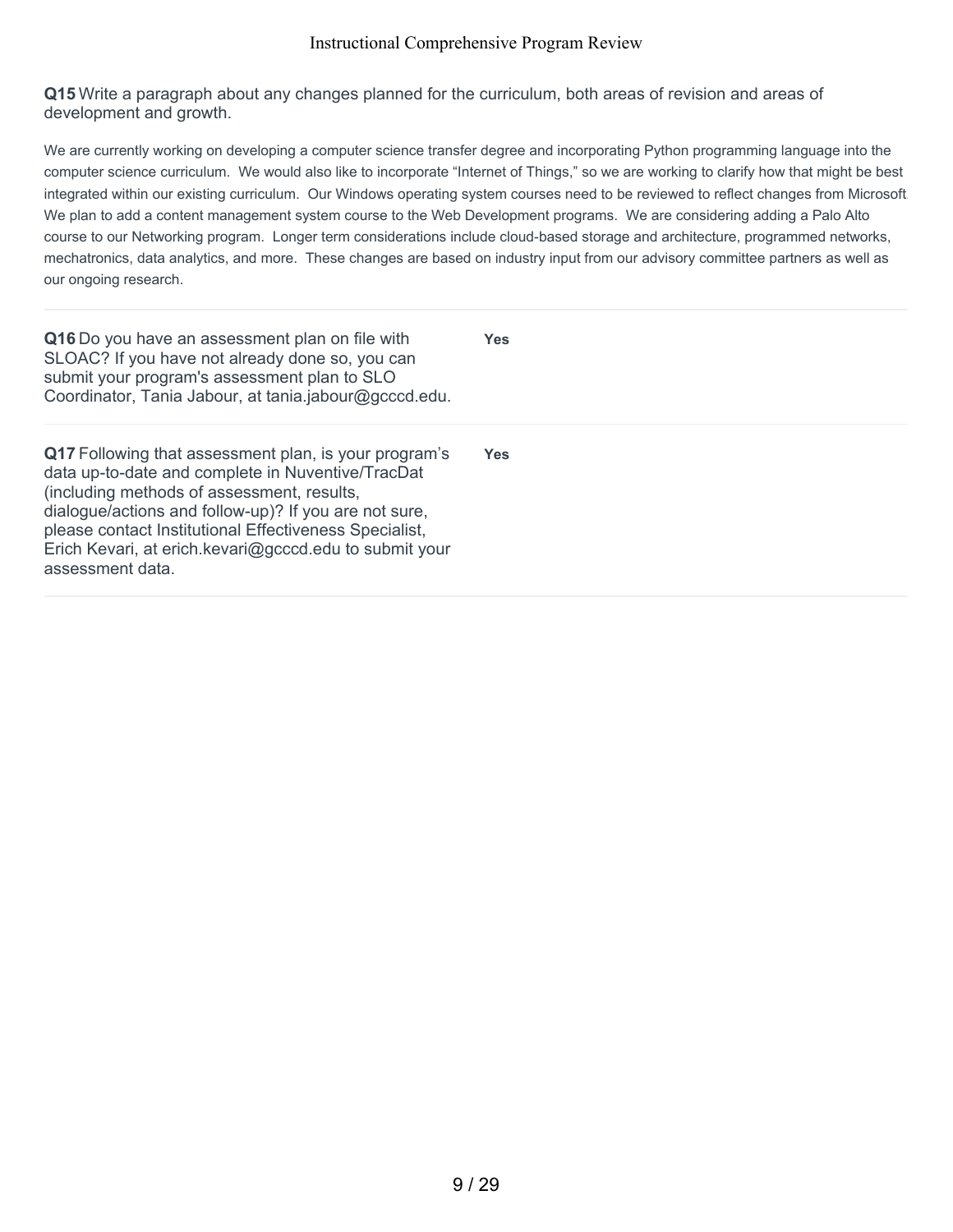**Q18** What student learning-related successes and challenges have SLO results revealed for your department?Note: If SLO data are not offering useful feedback regarding student learning, and are not currently informing program improvements, please instead discuss the specific steps you plan to take to make learning outcomes and assessments more meaningful.

Our SLO outcomes assessments consistently show that students who complete our courses master the outcomes.

Most of our courses are offered as single sections in rotations so they are offered once a year or once every 3 semesters and most show success for SLO assessment. Though we do discuss SLO's in discipline meetings each semester (General Networking, Cisco, System Administration, Web Development, Programming and Business Computing), most of the challenges are course specific. For example, web development final project results show that students aren't validating their code. While we could list all of these of observations here, they are already documented in TracDat.

We also look at course success rates and consider strategies to improve student success. Some of our introductory courses have low success rates.

For specific classes, teachers have identified topics that need improvement and have accordingly made interventions. These are documented in TracDat.

We have also attempted to address low success rates in a few courses by experimenting with orientations, course length (8 week vs. 12 week vs. 16 week), tutoring, mentoring, and other interventions. One faculty member was able to greatly improve success in an online class by weekly monitoring and supportive communication with students as soon as they show signs of falling behind. We continue to work on improving student success rates. We find this experimentation valuable.

We recently revised all of the computer science SLO's in order to simplify them and articulate more closely with Grossmont. As we review course outlines, we review the SLO's and update them to reflect the latest trends and suggestions from shared governance committees that guide SLO's. Our SLO assessment plan schedules discussion of PLO's in 2021. SLO/PLO discussion among disciplines has not revealed any overall trends that need to be addressed discipline-wide, so we have not made major discipline-wide changes in curriculum or teaching methodology based on our SLO/PLO discussions or analysis.

CIS/CS programs are also guided by industry advisory meetings, regional discussions and meetings, state-wide discussions and meetings (held electronically and in person), conferences, training, industry research, and other discussions between faculty and industry members. Regional Information Technology (ICT) and Digital Media (DM) advisory meetings are well attended by other community colleges and industry leaders. Under the ICT/DM Sector Navigator's guidance, the department has participated in several meetings with state-wide industry members, discussed emerging trends in the industry, explored new teaching methodologies, and discussed student success initiatives with faculty from other community colleges.

CIS 110 offers multiple sections, many online with 50+ students. This course could benefit from a more structured approach to SLO assessment, so we will address this when we assess the course in Fall 2020. Ideally, for example, all instructors could use the same assessment tool.

**Q19** Do you have a PLO assessment plan on file with SLOAC? If you have not already done so, you can submit your program's assessment plan to SLO Coordinator, Tania Jabour, at tania.jabour@gcccd.edu.

**Yes**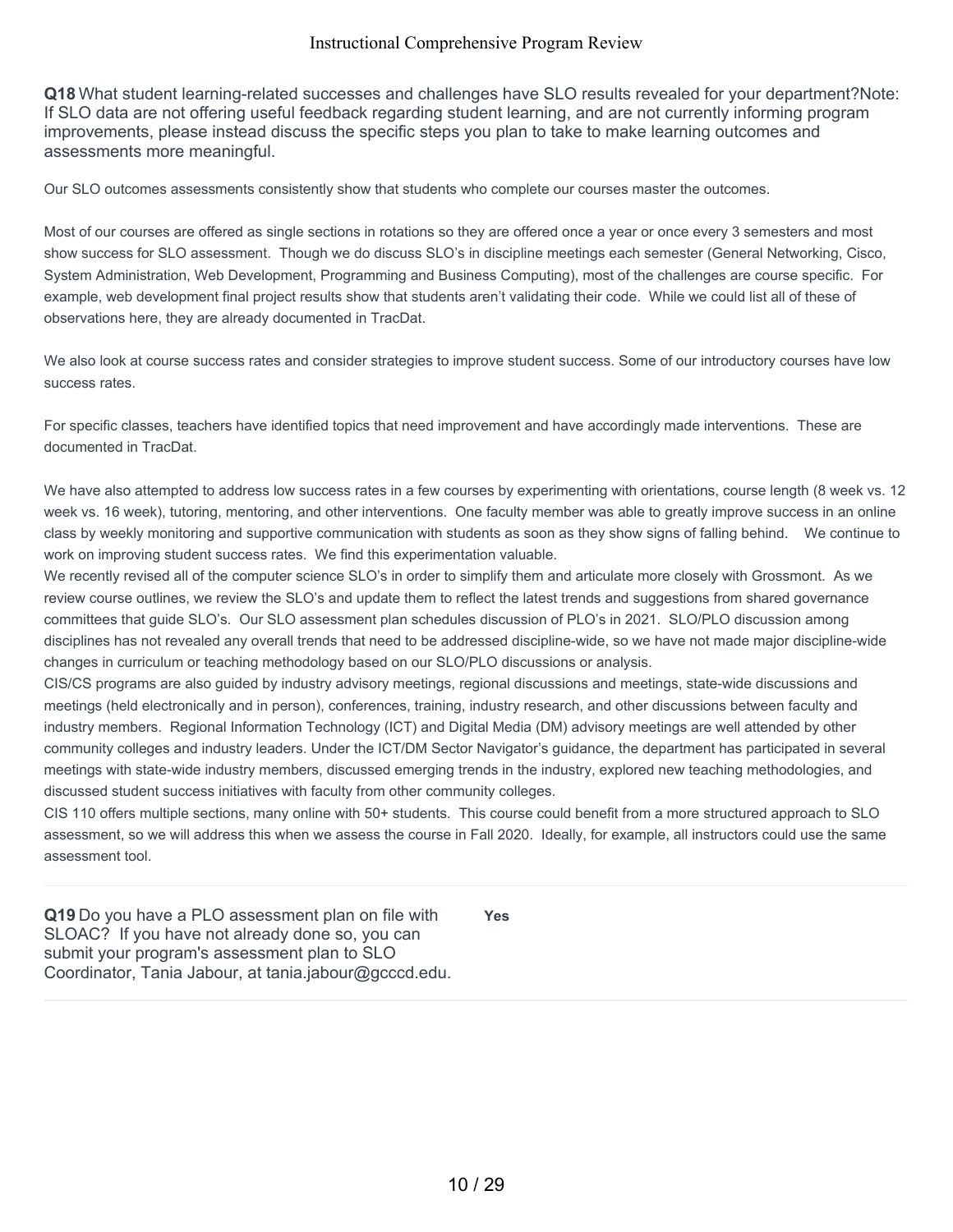**Q20** Please provide an analysis of your program learning outcomes (PLO) findings and what changes, if any were made as a result.

Our PLO outcomes assessments consistently show that students who complete our courses master the outcomes. We will reassess PLO's in 2021 according to our SLO Assessment Plan . We have made many curriculum and instructional changes since our last program review due to changes in technology, industry need, student demand, and success rates. These improvements include reorganization of every degree program and most certificate programs along with many significant course modifications and 13 course additions. We have increased the number of online courses and pioneered use of innovative instructional technologies such as Canvas, video, Zoom online conferencing, Netlabs, and CodePen.

**Q21** Is this a CTE Program? **Yes**

# Page 4: CTE Programs Only

**Q22** If a CTE program, provide a list of the committee members of your Advisory Committee, the chair's name, and the meeting schedule (e.g., twice yearly)

The regional advisory committee meets twice a year under deputy sector navigator Leroy Brady. Here are the attendees from the most recent meeting:

Evan Donaldson (TALENIX) Tony Amat (NELSON PHOTO) Rick Belliotti (SDCRAA) Jamal Rogers Stephanie Johnston Austin, SDCOE Michelle Gray (CONTINUING ED) Javier Ayala (GROSSMONT COLLEGE) Jeanie Tyler (CITY COLLEGE) Gregg Baker (PALOMAR COLLEGE) W. Duane Wesley (MESA COLLEGE) Pippa Pierce (PALOMAR COLLEGE) Clifton Quinn (GROSSMONT COLLEGE) Rand Green (PALOMAR COLLEGE) Justin Bigley, (CITY COLLEGE) Robert Healey (CITY COLLEGE) Duane Wesley (MESA COLLEGE) Theresa Savarese (CITY COLLEGE) Tom Luibel (SOUTHWESTERN COLLEGE) Rick Cassoni (MIRACOSTA COLLEGE) George S. Jaseianakis (MESA COLLEGE) Curtis Sharon (CUYAMACA COLLEGE) David Kennemer (CITY COLLEGE) Leroy Brady (DSN, San Diego/Imperial County Region)

We also participate in the quarterly San Diego Community College Computing Consortium (SD4C), comprised of business and computer instructors from all San Diego/Imperial County community colleges and San Diego State University. This committee shares information gathered from a variety of sources including their own advisory groups.

In addition, we also consult with the following local advisors (advisor list updated online), usually in discipline specific meetings or via electronic communication (surveys, email, LinkIn, etc.) as needed when we are working on curriculum changes.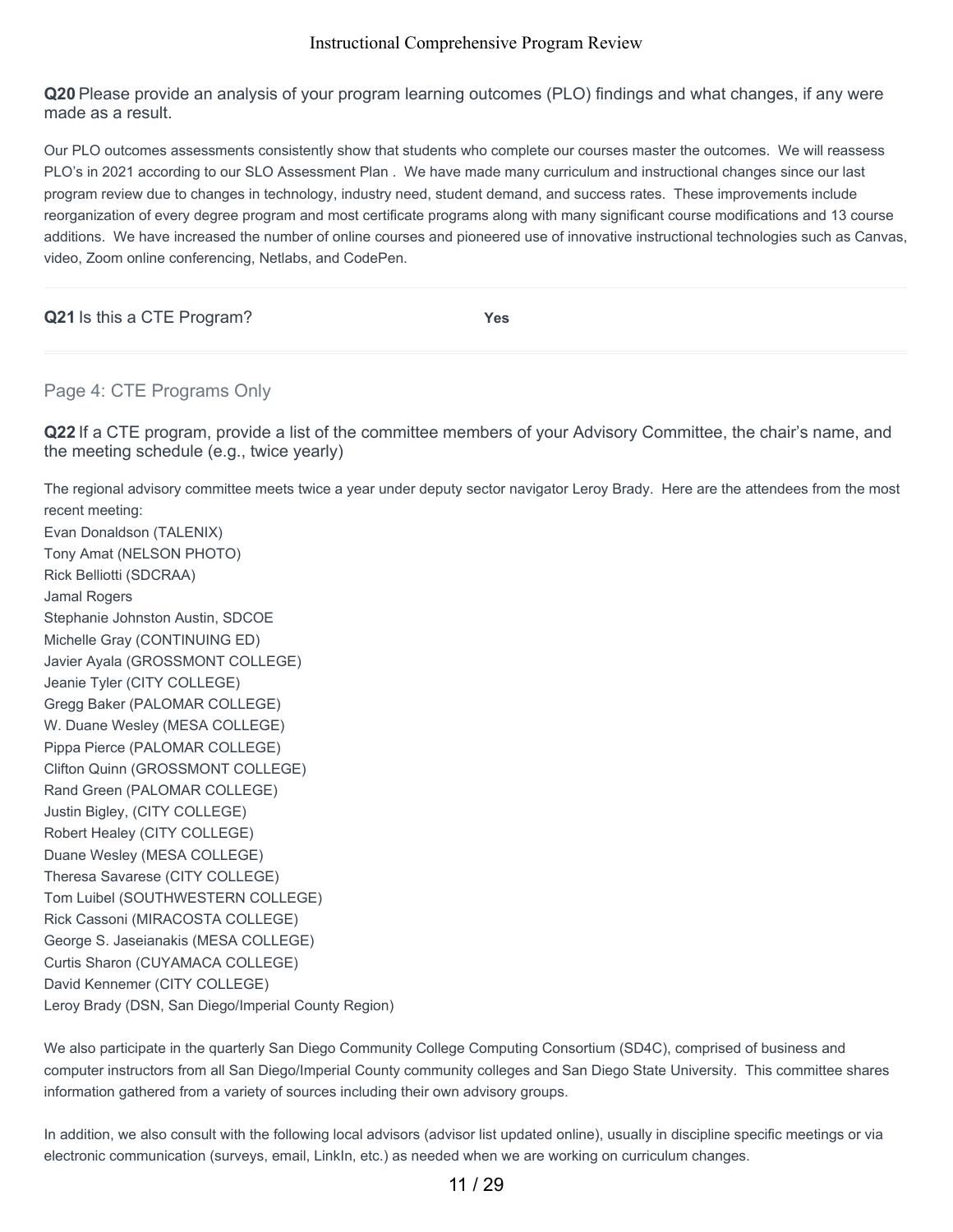Name Company Area Diana Lewis Business Solutions and Technologies Business Joanee' Johnson Northrup Grumman Business Kevin Ware World Bridge Technologies Business Mike Stockman Business Solutions and Technologies Business, CS Azhar Antwan Union Bank CS Dennis Thompson Informatica CS Garrison Price SPAWAR CS John Gerstenberg City of Chula Vista CS Paul Dorin SYS Technologies CS Sally Norvell SYS Technologies CS Tom Volkman NISC CS Tracy Henchbarger SYS Technologies CS Jaime Sanchez ComplianceMetrix CS George Dowden Image and Ink GD Jeff Monday Apple, Inc. GD Tim Reeves Partner Press GD Chris Jones Cox Communications Network Richard Glauser Network James Finch CenterBeam Network, OS Matt Stoyka CenterBeam Network, OS Bob Akers GCCCD Network, Security Cassandra Kelly Taranet Network, Security Todd Stallard Microsoft OS Ed Sands General Atomics OS, CS Julio Garibay NGA Key Solutions OS, CS Steve Price CISSP Security, CS Angela Murrell The Atlas for Cities, Vertico Labs Web Ann Tarvin Tarvin Commercial Art Web Bradley Shammam Shamman Consulting Services Web Dale Olguin Café Web Design Web Dustin Keimig Latest Rage Web Faten Taha Eton Bioscience, Inc Web Glen Draeger Sweet Thursday Web Development Web Greg Corwin Image Genisis Web Grey Vugrin Classy.org, Vertico Labs Web Marguerite English Descanso Web Design Web Sandra Smith Smith Web Design Web Summer Piper Independent Software Developer Web Tera Bates InterKnowlogy Web Teresa Pelkie Web Jeff Sale San Diego Supercomputer Center Web Sergey Martinovich Red Trolley Studio Web, GD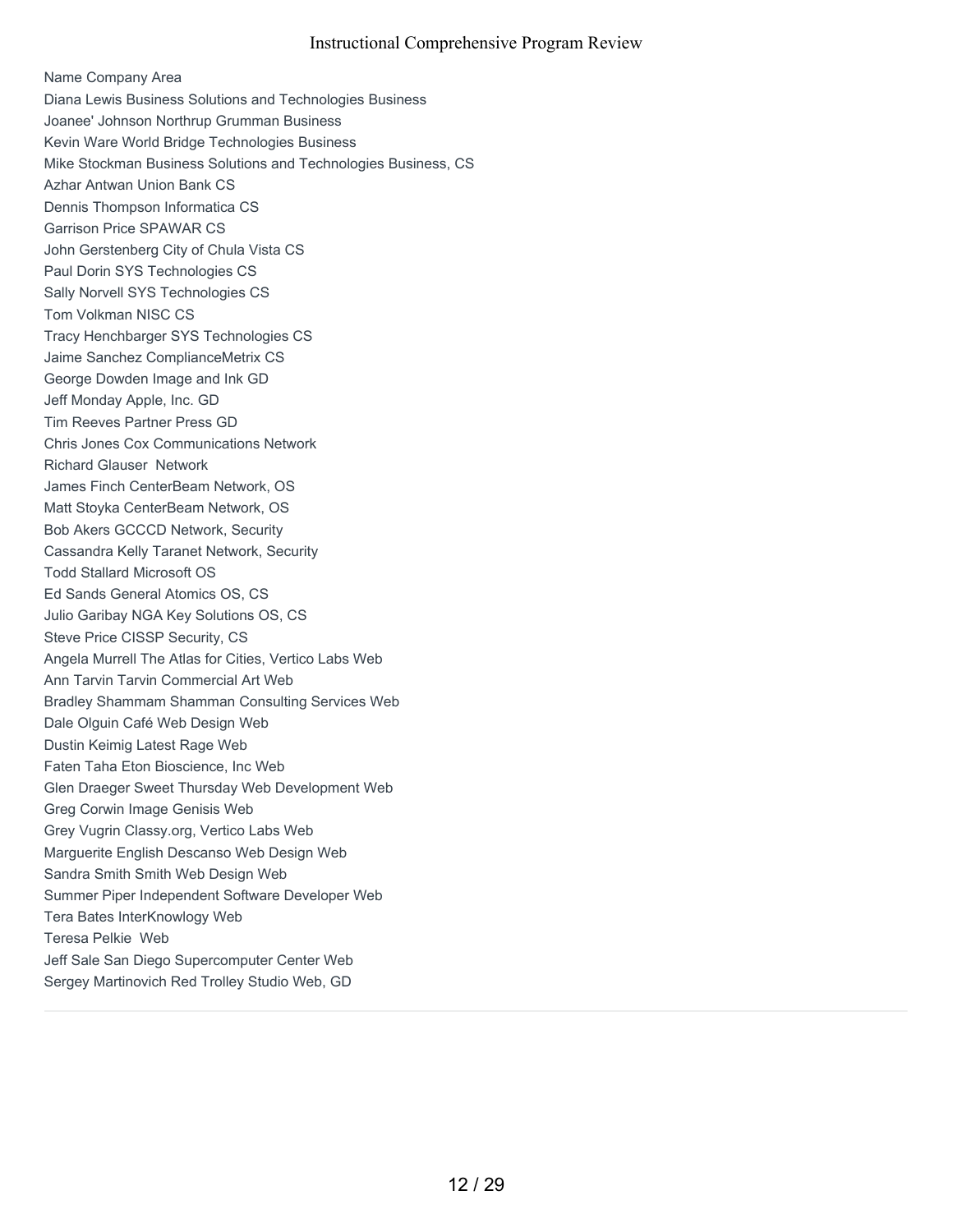# **Q23** Summarize the recommendations from the Committee.

Advisory committee recommendations have included: (1) focus curriculum on industry IT skills certifications, but emphasize communication and problem solving rather than teaching to the test (2) maintain hands-on, practical focus of the department's labs and curriculum, (3) consider curriculum in robotics, data analytics, cloud architecture, Python, and Internet of Things (4) develop and implement more computer security classes, (5) emphasize coding, web programming, and content management systems (CMS) in the web development curriculum.

#### **Q24** Describe changes that have been made to the program as a result of the committee's recommendations

These recommendations have led to the department (1) basing more classes on the industry certification standards' stated learning objectives but maintaining a broad interpretation of the learning objective, (2) keeping the lab components of all labs which emphasize scenario-based labs where the students are forced to analyze a problem, develop a course of action, implement their plan and evaluate the plan's effectiveness, (3) adopting mechatronics courses into CS (cross listed with Engineering) and exploring further development of mechatronics, Python, and Internet of Things curriculum (in progress), (4) developing 2 new Cybersecurity courses and a certificate program, and (5) integrating CMS into the Web Development II course and exploring development of a CMS course.

**Q25** If a CTE program, please discuss your labor market information. You can access labor market information on the CTE Launchboard, CTE Program Reports that have been prepared for the Governing Board, or by contacting the IESE Office at brianna.hays@gcccd.edu.

All our current programs project growth over the next 10 years. Here is a summary of Occupation Overviews provided by the college (based on 2018 California Labor Market Information Department data).

| Job                       |      |          | 2018 Regional Jobs Projected Change 2018-2028 Median Regional Hourly Earnings |
|---------------------------|------|----------|-------------------------------------------------------------------------------|
| Web Developer             | 2379 | $6.50\%$ | \$20.88                                                                       |
| Info Security Analyst 852 |      | 22.29%   | \$46.61                                                                       |
| Network Support Spec 1750 |      | 8.60%    | \$33.37                                                                       |
| <b>Network Architects</b> | 1532 | 6%       | \$56.74                                                                       |

Page 5: IV. Program Data Analysis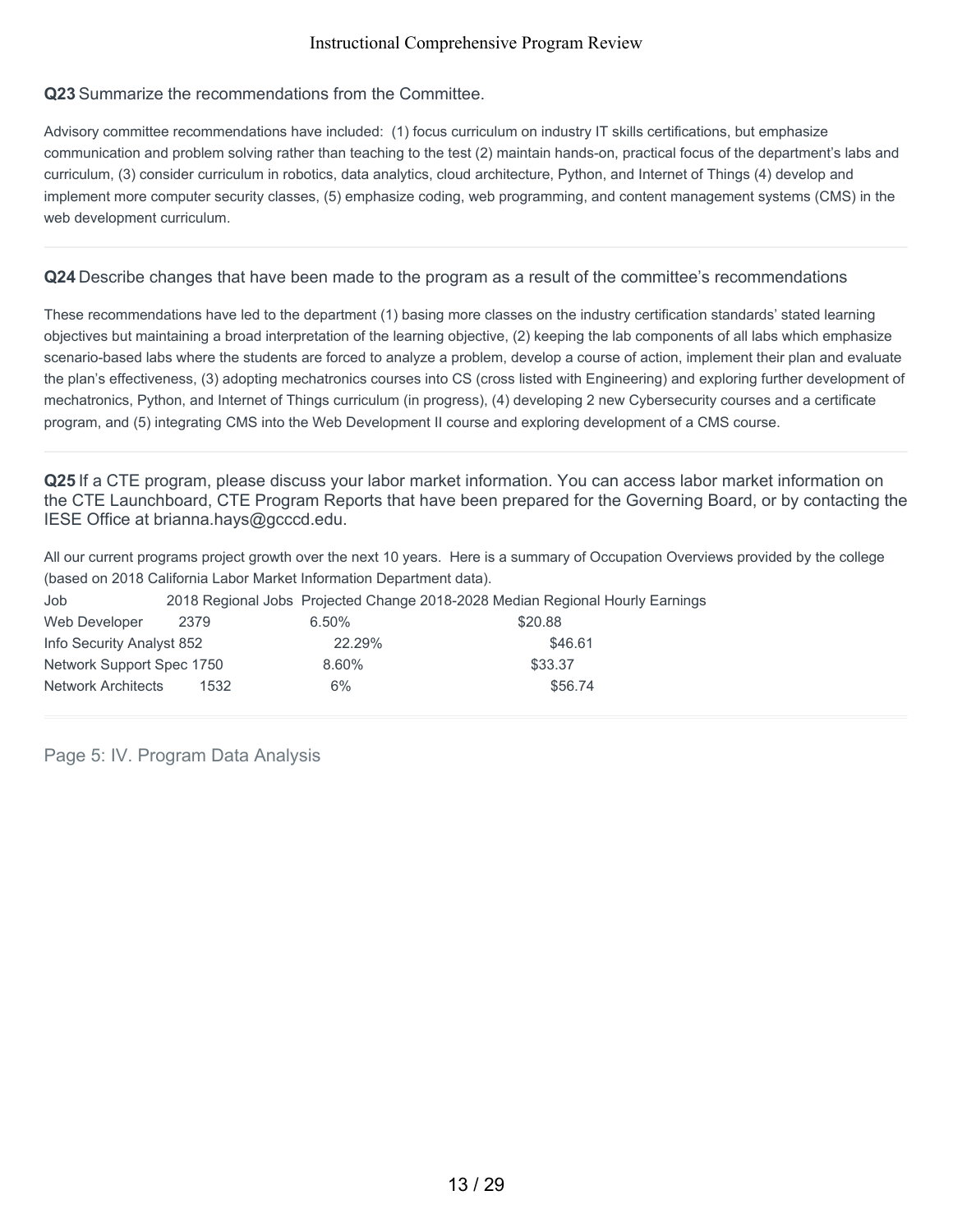**Q26** How has the program's student population changed over the past 5 years (e.g., student demographics, enrollment, etc.)? Note that you can access your program's data report and the college-wide data report here.

CIS (Fall data)

CIS enrollment is down by 22% and most CIS demographics haven't shifted significantly in the past 5 years. There was a slight increase in the percentage of females (from 33% to 36%).

We also saw a slight change in the percentage of 20-24 year old students (from 34% to 38%) and a 4% decrease in the number of 40+ students (18% to 14%).

#### COMPUTER SCIENCE (Fall data)

CS enrollment increased by 246% in the past 5 years. Here are a few significant changes in the percentages:

Females +5% Hispanic +9% White -9% <20 years -5% 20-24 years +13% 40+ years -9%

**Q27** How does the program's student population differ from the College's overall student population, if at all? Note that you can access your program's data report and the college-wide data report here.

CIS

The percentage of females (32%) is significantly lower than the college average percentage of 54%.

The ages of students in CIS are quite different from those for the college. CIS students tend to be older.

#### COMPUTER SCIENCE

CS has a low percentage of females, averaging 14% compared to the college average percentage of 54%. CS students also tend to be older than the average college student.

**Q28** What are the implications for ensuring the program is addressing the needs of its student population?

We would like to have a higher percentage of females in our classes. While we have tried to appeal to female students (and even made that a focal point of an NSF grant before our last program review), our enrollment mirrors industry trends. Increasing the number of women in technology is a complex problem and the topic of much research.

Our students tend to be older than the average college student. Many of our classes are offered in the evening so that students who work during the day can take classes. We also offer online sections. We had an innovative and energetic Cisco program based on open-entry open-exit (OEOE) that was decimated when administration chose to eliminate OEOE. Cisco enrollment dropped by 28% and hasn't recovered since then. Without this kind of scheduling, it has been impossible to offer the advanced courses required for the Cisco professional certification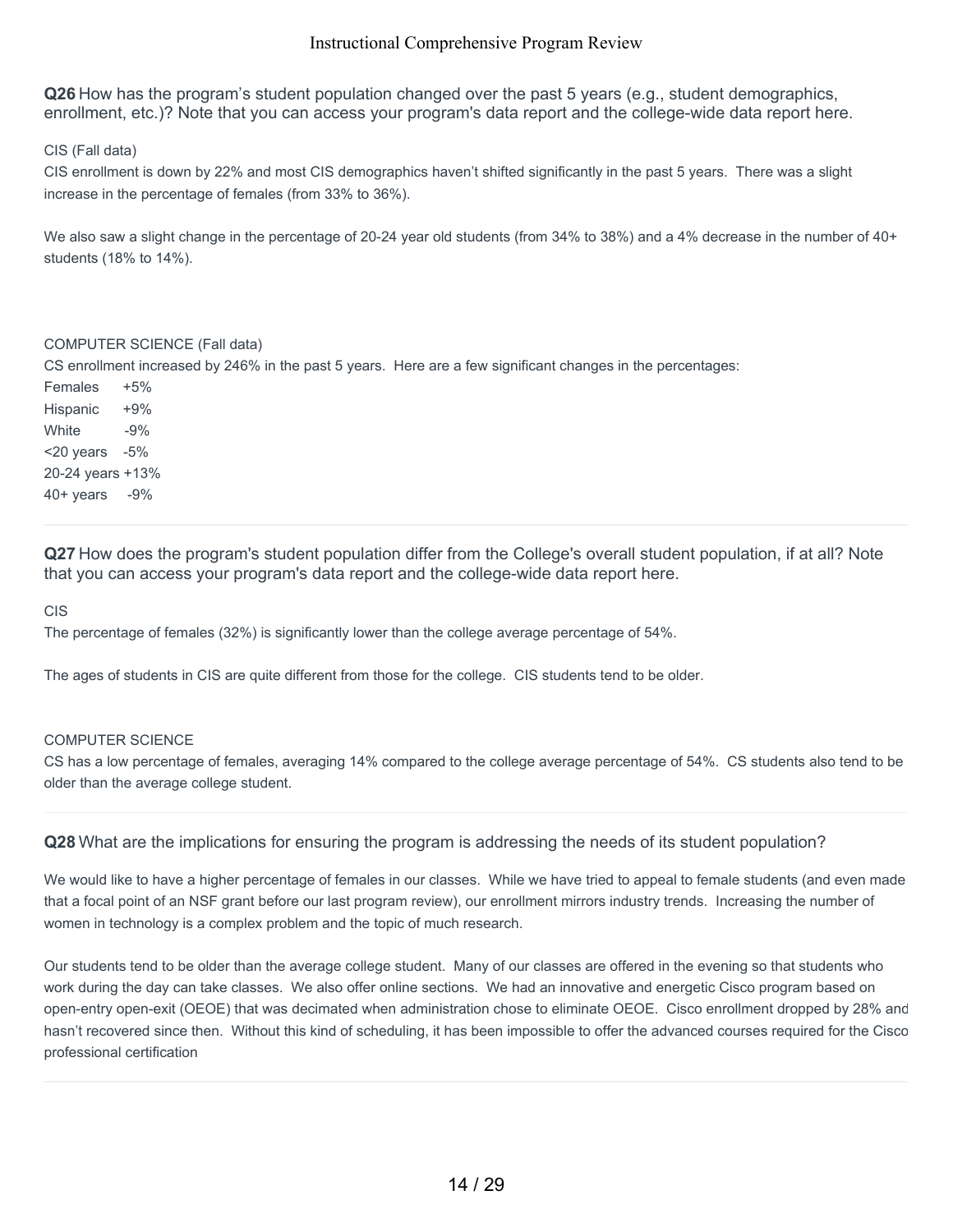**Q29** If you would like to attach any charts or additional documentation (aside from the program review report prepared by the IESE Office), please upload it using the button below.

#### **ADD CIS & CS demographics.docx (12.8KB)**

**Q30** How has the program's success rate across all courses changed over the past 5 years?

The CIS success rate has improved by 4% and the CS success rate has decreased.

**Q31** The College has set a 2024 goal of reaching a 77% course success rate (students passing with a grade of A, B, C, or P out of those enrolled at census) for the College as a whole. Consider how your will program help the College reach its long-term goal of increasing the course success rate to 77%. Your program may have a program-specific goal for program-wide success rate that differs from the college goal, based on historical or contextual data/information. This is intended to provide a goal for improvement only; programs will not be penalized for not meeting the goal. What is your program's one-year (2019/20) goal for success rate across all courses in the program?

Our 1-year overall success rate goal is 70%.

Here are some specific actions to improve success.

- Share success data and goals with faculty.
- Share professional development opportunities with faculty.
- Discuss strategies to improve success at department meetings and via email.
- Continue to offer tutoring, embedding when possible.

• Last year we participated in an experimental program with a student advocate in the Cisco 1 course, which has a traditionally high attrition rate. We did see higher success rates as a result. Unfortunately, this has not been offered to us this year, but we hope to carry on some of the lessons learned with faculty and tutors.

# **Q32** Which specific groups (by gender and ethnicity) have success rates lower than that of the program overall?

CIS(fall data):

- African American (17% lower average %)
- Hispanic (7% lower average %)
- Multiple Races/Ethnicities (2% lower average %)
- Female (1% lower average %)

#### CS (fall data):

- African American (39% lower average %)
- Hispanic (10% lower average %)
- Multiple Races/Ethnicities (2% lower average %)
- Female (2% lower average %)

**Q33** What program (or institutional) factors may be contributing to these lower rates of success for these groups of students?

- Lack of faculty awareness of specific teaching techniques to improve equity.
- Unconscious bias.
- Racism that is prevalent in east county.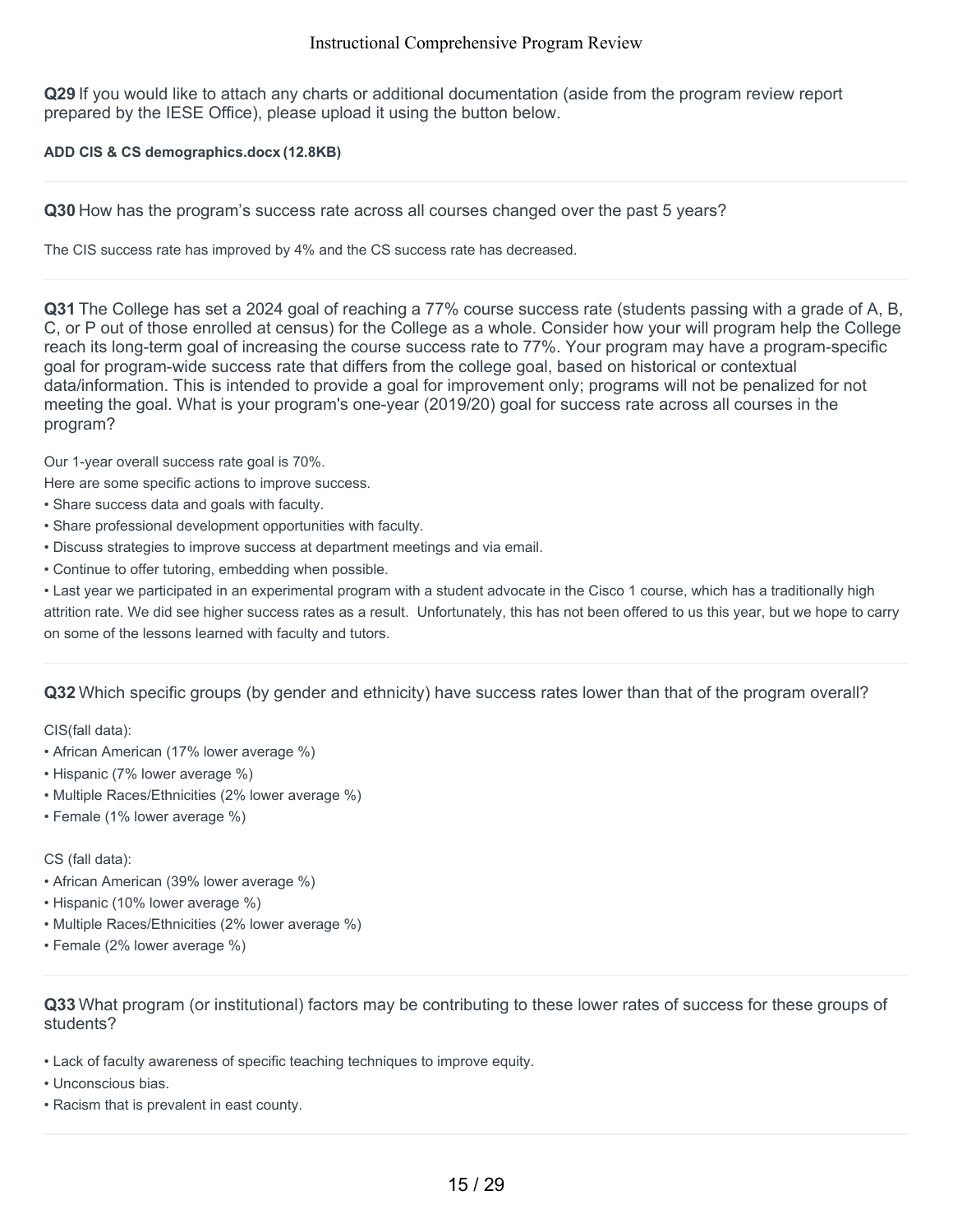**Q34** What specific steps will the program take to address these equity gaps in the 2019/20 academic year?

- Share data with faculty.
- Encourage faculty to participate in equity training.
- Focus on success in department meetings.
- Continue to offer tutoring, embedding when appropriate.

**Q35** How do these activities inform the long-term program goals that you are setting in this comprehensive program review?

Our goals will address success and equity.

**Q36** If you would like to attach any charts or additional documentation (aside from the program review report prepared by the IESE Office), please upload it using the button below.

**ADD Success Rate.docx (30.6KB)**

**Q37** Does your program offer any courses via distance education (online)? **Yes**

Page 6: Distance Education Course Success

**Q38** Are there differences in success rates for distance education (online) versus in-person sections? **Yes**

**Q39** If there are differences in success rates for distance education (online) versus in-person classes, what will the program do to address these disparities?

Most of our courses are taught online. Those that are not fully online are partly online (hybrid).

In CIS, online classes average success rates are 61%, which is 7% lower than hybrid success rates and 4% lower than the collegewide online success rate (65%). Over the past 5 years, 62% of CS students enrolled in online classes.

In CS, online classes average success rates are 69%, which is 3% HIGHER than hybrid success rates and 4% HIGHER than the college-wide 5-year average online success rate (65%). Over the past 5 years, 38% of CS students enrolled in online classes.

We will continue to address online course quality and regular & effective contact in department meetings and while evaluating online courses. We will share student success data with faculty. We will continue to encourage faculty to participate in professional development related to student success and equity. We also expect that reducing the online class size from 50 to 32 as specified in the new union contract will improve student success. Teaching 50 students in an online class with complex grading is not sustainable. It can take up to 15 minutes to help debug a complex coding or programming assignment.

Page 7: Strengths, Challenges & External Influences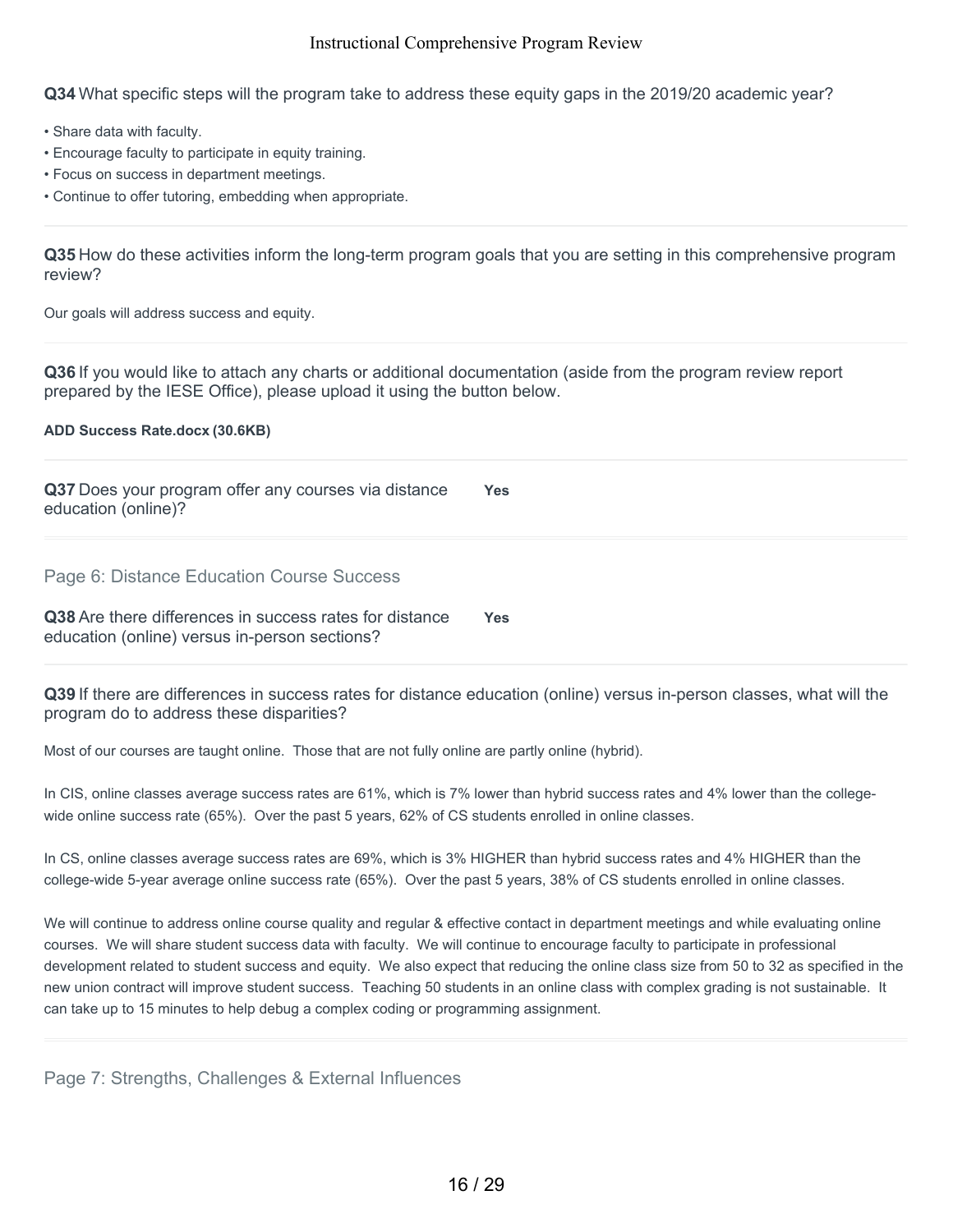## **Q40** Please describe your program's strengths.

FACULTY. Our innovative, motivated, and dedicated faculty are committed to working with new technology to deliver quality instruction applicable to today's work environment. Faculty incorporate hands-on, practical application projects in most classes as the method of evaluating skill (and SLO) attainment. Students, faculty, and industry representatives consistently agree that this continues to be what they consider best about community college courses. Our faculty participate regularly in professional development to improve teaching skills and maintain currency in their fields and industry certifications.

CURRICULUM. We strive to keep our curriculum current. For example, we recently added cybersecurity courses and a certificate to our program. We're currently working on updates in Computer Science, Web Development, Networking, and Operating Systems.

TEACHING AND TECHNOLOGY INNOVATION. Our teachers continue to explore new technologies (Canvas, Zoom, Camtasia, Google Apps, CodePen, Netlabs+, etc.). We share best practices and effective technologies in committees, meetings, and professional development workshops.

CIS and CS offer many online courses and are focused on continuous improvement for those courses.

Curtis Sharon coordinates a regional NetLabs installation, now used by Cuyamaca along with several colleges and high schools in the area. This virtualization solution allows students to log in to a realistic virtual environment, allowing access to applications and allowing secure instructional lab assignments that deal with hacking, operating systems, etc. In a virtualized environment, every student is an active learner. Every student gets to complete every lab step. This also allows students to complete lab activities from home.

RELATIONSHIPS AND STUDENT ENGAGEMENT. We have good relationships with local high schools, SDSU and UCSD, and other colleges in the region. We participate regularly in regional advisory committees and San Diego County Community College Consortium (SD4C), a regional group that meets regularly to discuss curriculum, teaching methods and materials, articulation, and more. Curtis Sharon continues to lead local middle and high schools to regionals in the Cyber League and Cyber Patriot competitions, training our next generation (and potential students) in cyber-security and building relationships with local teachers along the way. Curtis also advises a security club.

CONTRIBUTING TO THE COLLEGE COMMUNITY. Our department has a long history of supporting the campus and district, especially in technology-related committees. Jodi Reed currently serves as Distance Education Coordinator and served as Acting Dean of Learning and Technology Resources for 6 months while Kerry Kilber-Rebman was on leave. Curtis Sharon serves on the district IT Security Workgroup and College Technology Committee, recently presenting to multiple groups about security and new Windows 10 policies. Our faculty also regularly present professional development workshops.

EQUIPMENT. Strong Workforce has allowed us to keep much of our equipment up to date for our technical courses (Networking, A+, and Cabling).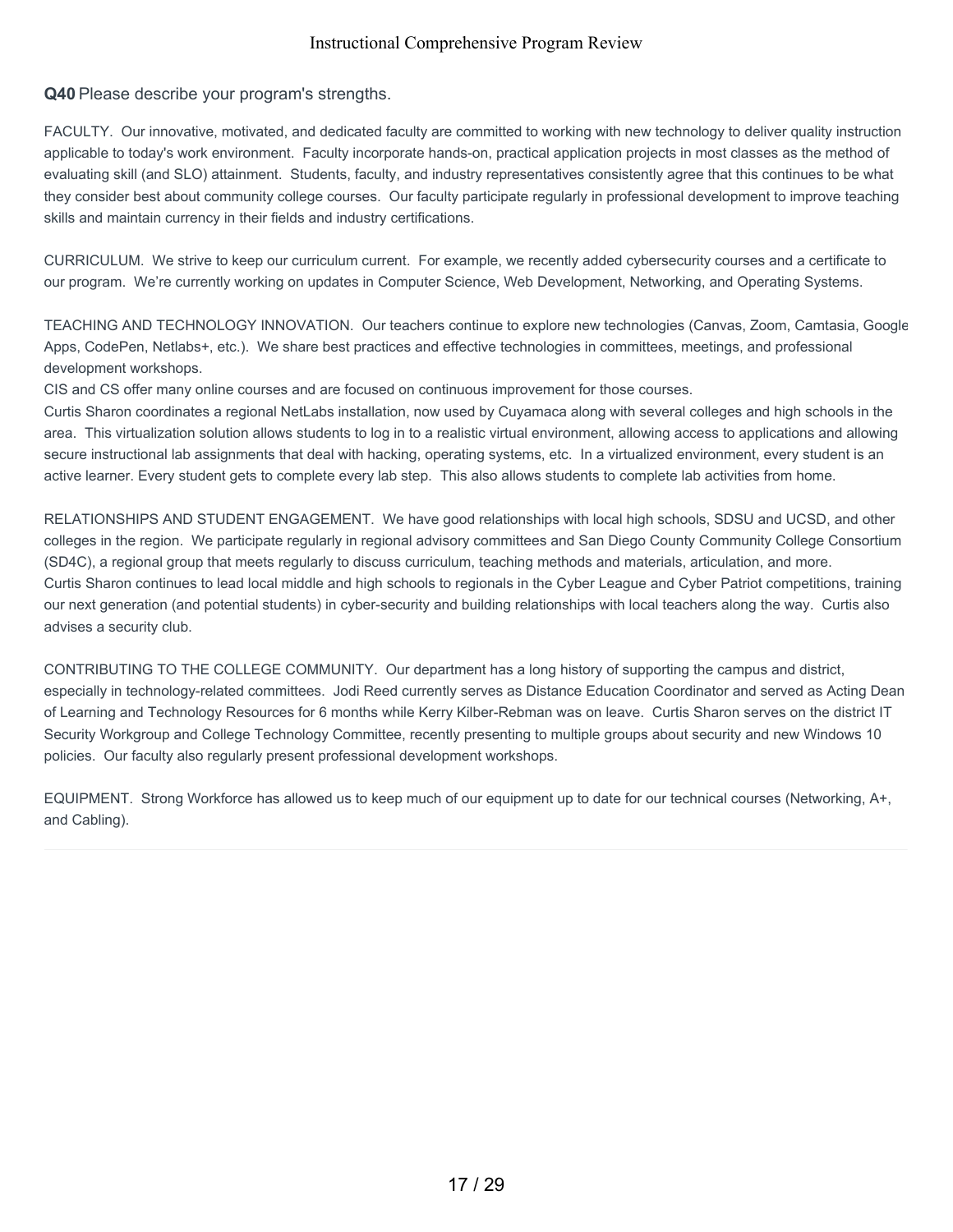## **Q41** Please describe your program's challenges.

CHANGING TECHNOLOGY. Technology continues to grow more complex. It's challenging to incorporate changes into curriculum without overloading course content or requiring too many courses. We struggle to maintain rigor while also improving success rates. We have also been asked to create innovative new curriculum in Mechatronics and Internet of Things, but none of our faculty have expertise in these areas. Asking current teachers to do this would be like asking a French teacher to learn Russian.

RETIREMENTS. Keeping our curriculum up to date is difficult, especially with the many retirements we have had in our full-time faculty, including recent retirements of Ted Chandler, Greg Differding, and David Raney. We only recently replaced Connie Elder, our only Computer Science specialist (who left over 10 years ago). Currently we have no full-time faculty member to track changes in operating systems and cloud architecture, so we are not as current as we would like to be with our curriculum. Tim Phillips will likely retire soon, which will leave a gap in CompTIA certification and cabling courses.

ENROLLMENT. While our computer science enrollment has more than doubled, our CIS enrollment has declined (despite strong labor market data that shows growth in IT). This is true for similar departments in the region. We don't know how to address this. Our most energetic attempt was to offer Cisco classes as open-entry open-exit (OEOE), where we allowed students to take any of the many Cisco courses in a lab with 1 teacher. Though this was wildly successful, an administrative decision eliminated OEOE, causing an immediate 28% drop in Cisco enrollment.

Low enrollments make it difficult to introduce new courses and programs. The higher-end training needed by industry is challenging for our entry level students, especially when they (and the prerequisite courses) are offered in rotation. We are told to innovate, but we struggle just to keep up with changes in our own fields. It's unrealistic to expect a specialist to create a new program outside of their field.

### **Q42** Please describe external influences that affect your program (both positively and negatively).

• Changes in technology and industry are constant, and the pace of change is increasing.

- Competing private colleges have very good advertising.
- Our students tend to be older, working adults who take classes to improve their job prospects. Their interest in education fluctuates depending on the economy, industry certification demand/requirements, and personal issues.

• Subject areas go in and out of fashion. Lately there's been a lot of media about coding and computer science, which has helped to raise our enrollments in computer science.

• The lack of fully online GE prevents us from offering a full degree program online.

• We've experienced lack of support for replacing our computer labs. While we used to replace one lab per year, it's been 4 years since we replaced a lab.

• Industry wants to hire those with experience, but seems reluctant to offer internship opportunities.

# **Q43** Would you like to provide an update for your previous Goal(s)? **No Q44** Previous Goal 1: **Respondent skipped this question Q45** Link to College Strategic Goal(s): **Respondent skipped this question** Page 8: V. Previous Goals: Update (If Applicable) Page 9: Previous Goal 1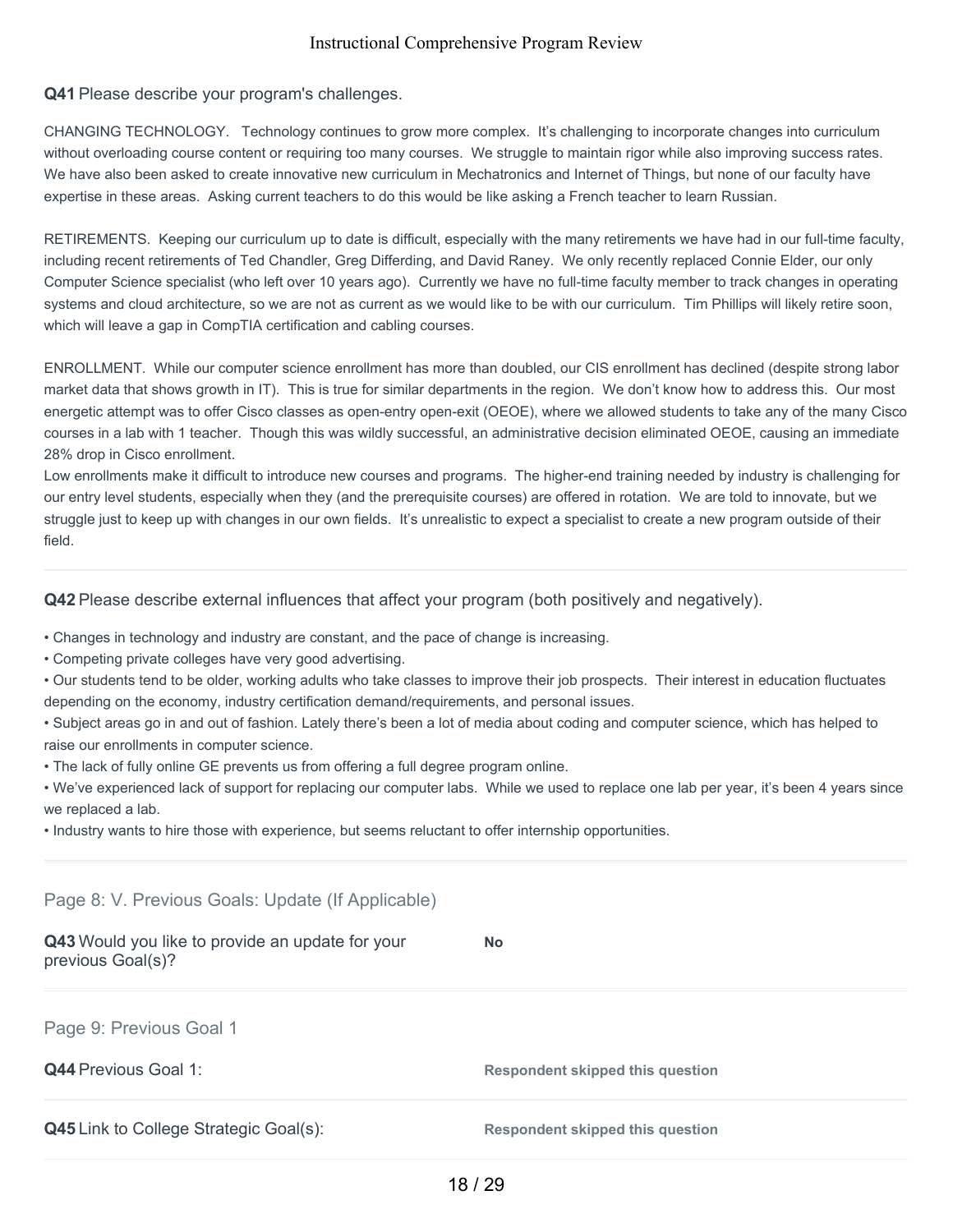| <b>Q46 Goal Status</b>                                                                     | <b>Respondent skipped this question</b> |
|--------------------------------------------------------------------------------------------|-----------------------------------------|
| Q47 How was the goal evaluated? If the goal is "in<br>progress," how will it be evaluated? | <b>Respondent skipped this question</b> |
| Q48 Please provide the rationale for this goal:                                            | <b>Respondent skipped this question</b> |
| Q49 Please provide the goal action steps for the year<br>(previously "Activities"):        | <b>Respondent skipped this question</b> |
| Q50 Do you have another goal to update?                                                    | <b>Respondent skipped this question</b> |
| Page 10: Previous Goal 2                                                                   |                                         |
| Q51 Previous Goal 2:                                                                       | <b>Respondent skipped this question</b> |
| <b>Q52</b> Link to College Strategic Goal(s):                                              | <b>Respondent skipped this question</b> |
| Q53 Goal Status                                                                            | <b>Respondent skipped this question</b> |
| Q54 How was the goal evaluated? If the goal is "in<br>progress," how will it be evaluated? | <b>Respondent skipped this question</b> |
| Q55 Please provide the rationale for this goal:                                            | <b>Respondent skipped this question</b> |
| Q56 Please provide the goal action steps for the year<br>(previously "Activities"):        | <b>Respondent skipped this question</b> |
| Q57 Do you have another goal to update?                                                    | <b>Respondent skipped this question</b> |
| Page 11: Previous Goal 3                                                                   |                                         |
| Q58 Previous Goal 3:                                                                       | <b>Respondent skipped this question</b> |
| Q59 Link to College Strategic Goal(s)                                                      | <b>Respondent skipped this question</b> |
| Q60 Goal Status                                                                            | <b>Respondent skipped this question</b> |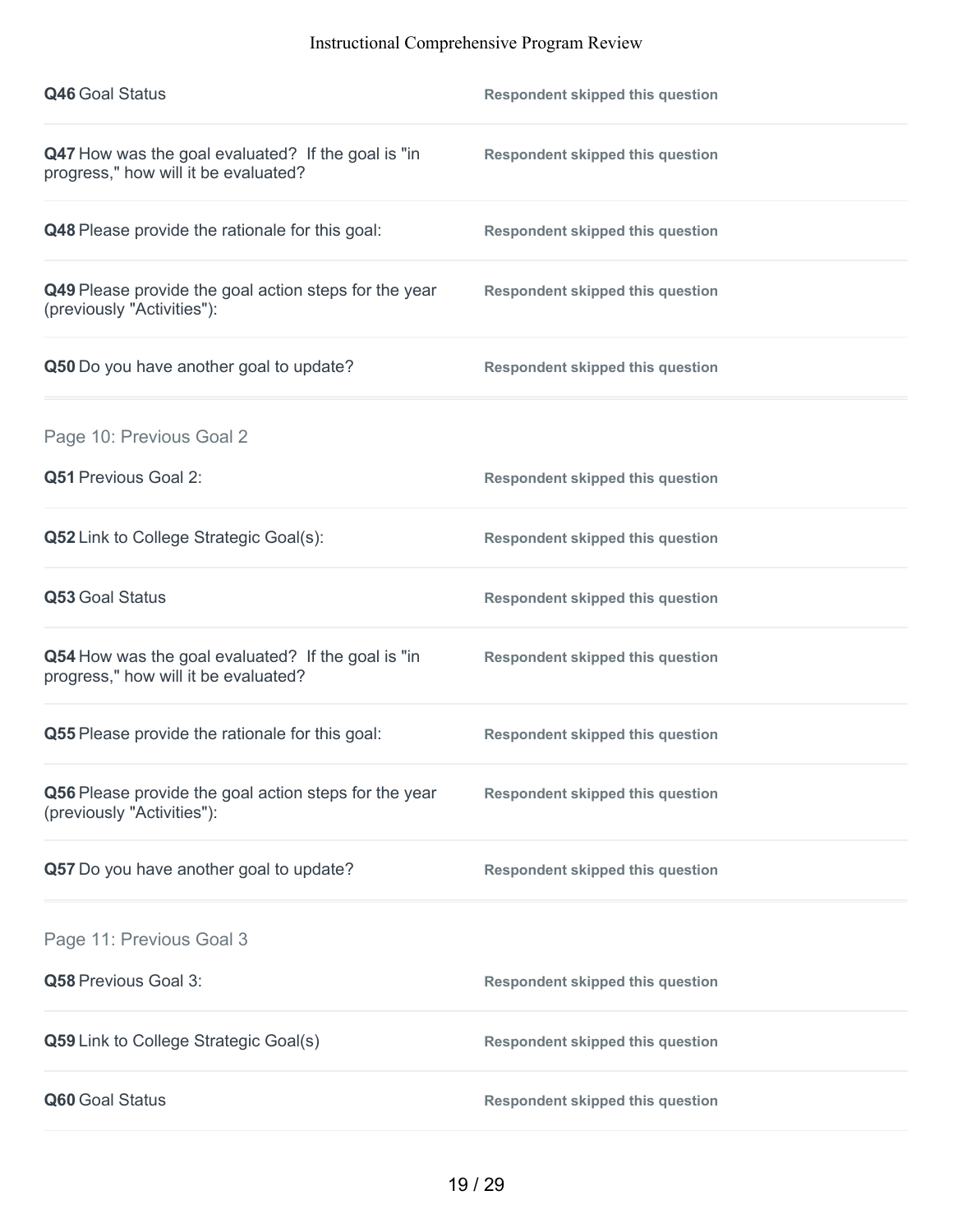| Q61 How was the goal evaluated? If the goal is "in<br>progress," how will it be evaluated? | <b>Respondent skipped this question</b> |
|--------------------------------------------------------------------------------------------|-----------------------------------------|
| Q62 Please provide the rationale for this goal:                                            | <b>Respondent skipped this question</b> |
| Q63 Please provide the goal action steps for the year<br>(previously "Activities"):        | <b>Respondent skipped this question</b> |
| Q64 Do you have another goal to update?                                                    | <b>Respondent skipped this question</b> |
| Page 12: Previous Goal 4                                                                   |                                         |
| <b>Q65</b> Previous Goal 4:                                                                | <b>Respondent skipped this question</b> |
| Q66 Link to College Strategic Goal(s)                                                      | <b>Respondent skipped this question</b> |
| Q67 Goal Status                                                                            | <b>Respondent skipped this question</b> |
| Q68 How was the goal evaluated? If the goal is "in<br>progress," how will it be evaluated? | <b>Respondent skipped this question</b> |
| Q69 Please provide the rationale for this goal:                                            | <b>Respondent skipped this question</b> |
| Q70 Please provide the goal action steps for the year<br>(previously "Activities"):        | <b>Respondent skipped this question</b> |
| Page 13: VI. New Goals                                                                     |                                         |
| Q71 Would you like to submit any new goal(s)?                                              | <b>Yes</b>                              |
| Page 14: New Goal 1                                                                        |                                         |
| Q72 New Goal 1:                                                                            |                                         |

Improve overall student success rate by 1% each year and reduce equity gaps by 2% each year.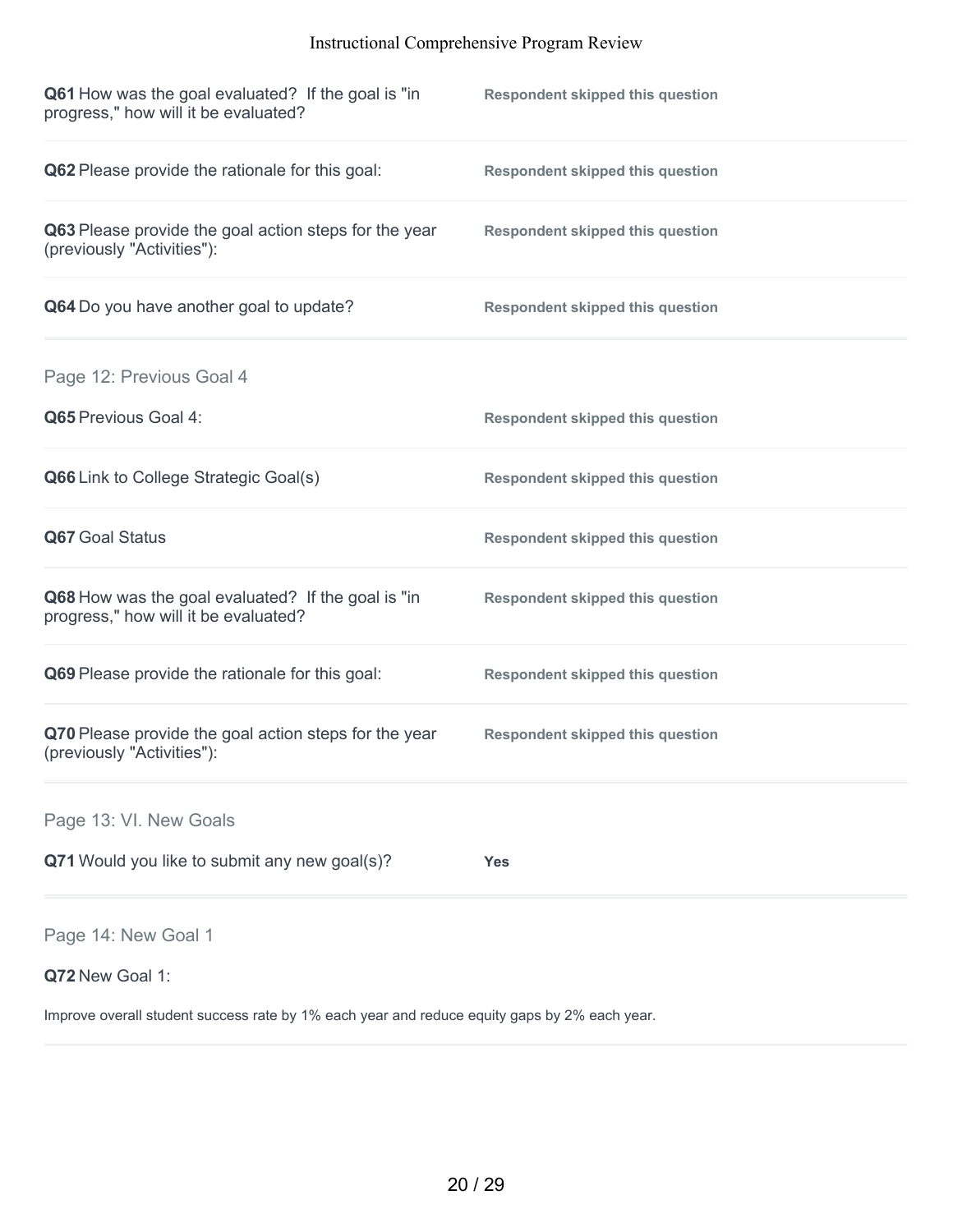**Q73** Link to College Strategic Goal **Guided** Student

**Pathways Student Validation and Engagement**

**,**

**Q74** Please provide the rationale for this goal:

This is at the heart of the college-wide effort to improve student success and equity.

**Q75** Please provide the goal action steps for the year (previously "Activities"):

• Continue to offer tutoring, embedding when appropriate.

• Encourage and fund professional development that focuses on student success and equity, especially for online teaching and learning. This includes @ONE courses, Online Teaching Conference, and other local and online training.

**Q76** How will the goal be evaluated?

Review and assess success data annually.

**Q77** Do you have another new goal? **Yes**

Page 15: New Goal 2

**Q78** New Goal 2:

Maintain currency in instruction and technology.

**Q79** Link to College Strategic Goal **Guided** Student

**Pathways Student Validation and Engagement**

**,**

**Q80** Please provide the rationale for this goal:

Our instructors and technology must be up-to-date to continue to meet industry needs and support new software and curriculum. For some courses, instructors must maintain certifications to teach. Students need access to current software to be able to complete courses.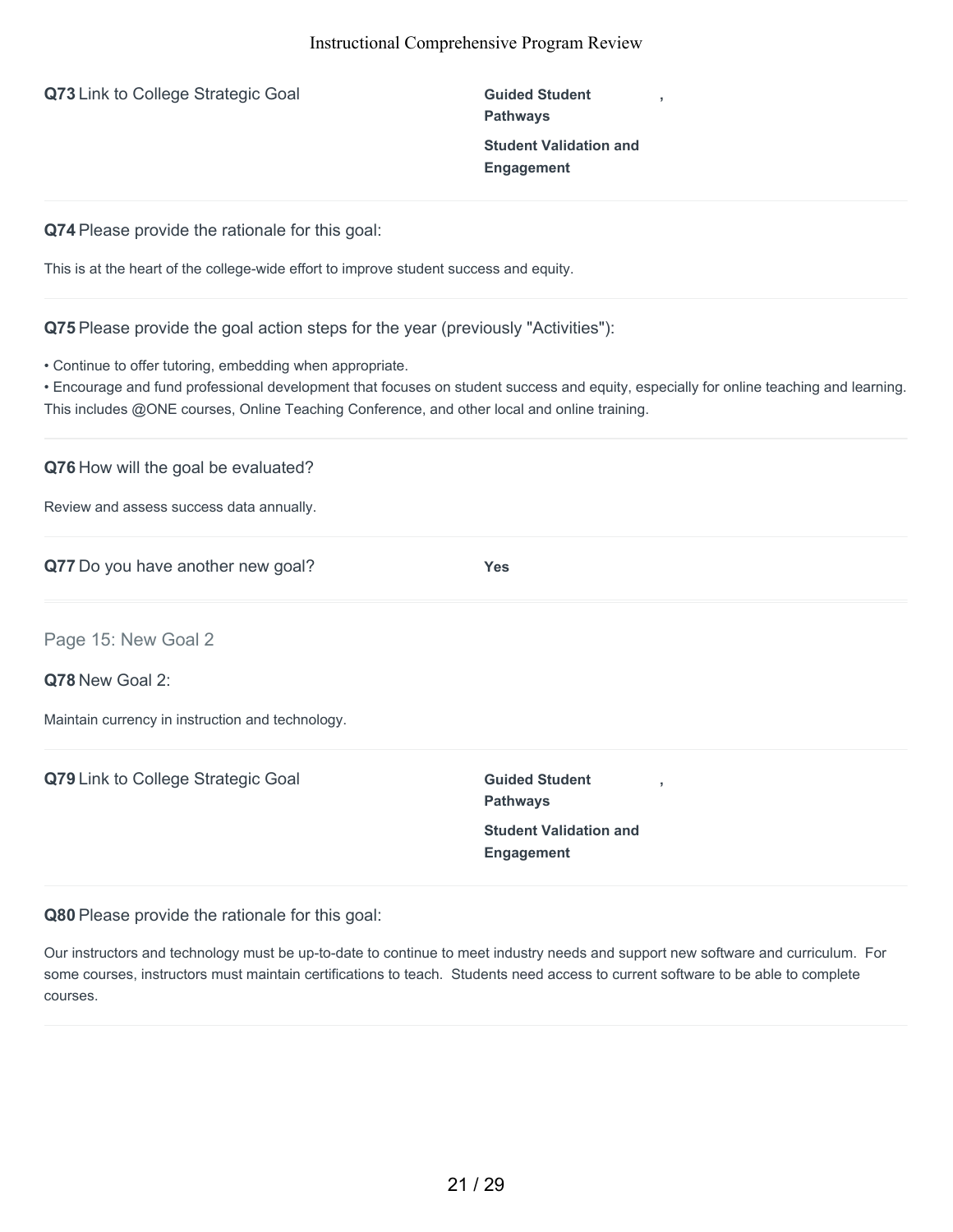# **Q81** Please provide the goal action steps for the year (previously "Activities"):

• Hire a new full-time instructor who will focus on Operating systems and at least one other area (security, business computing, Internet of Things or CompTIA certification).

- Replace 4 computer labs with new computers.
- Replace take-apart computers needed for A+ certification.
- Purchase wireless routers and NICs needed for A+ certification.
- Update VoIP equipment for Cisco certification.
- Renew contract for Microsoft Imagine program, which provides free or low-cost software to students.
- Renew contracts for Cisco Academy, Netlabs+, and VMWare.
- Purchase webcams for computers in the Cisco classroom to allow for collaboration with remote students via Zoom.

• Fund professional development for instructors. This includes WASTC certification courses, CSSIA online certification courses, Cisco Live conference, and the ICT Digital Media Conference.

#### **Q82** How will the goal be evaluated?

Review annually to ensure teachers are qualified to teach, technology is adequate to support the curriculum, and students have access to technology needed to complete courses.

| Q83 Do you have another new goal?  | <b>Yes</b>                                                 |
|------------------------------------|------------------------------------------------------------|
| Page 16: New Goal 3                |                                                            |
| Q84 New Goal 3:                    |                                                            |
| Maintain currency in curriculum.   |                                                            |
| Q85 Link to College Strategic Goal | <b>Guided Student</b><br>$\overline{1}$<br><b>Pathways</b> |
|                                    | <b>Student Validation and</b><br>Engagement                |

**Q86** Please provide the rationale for this goal:

In order for students to find employment, our curriculum needs to be up-to-date and responsive to industry needs.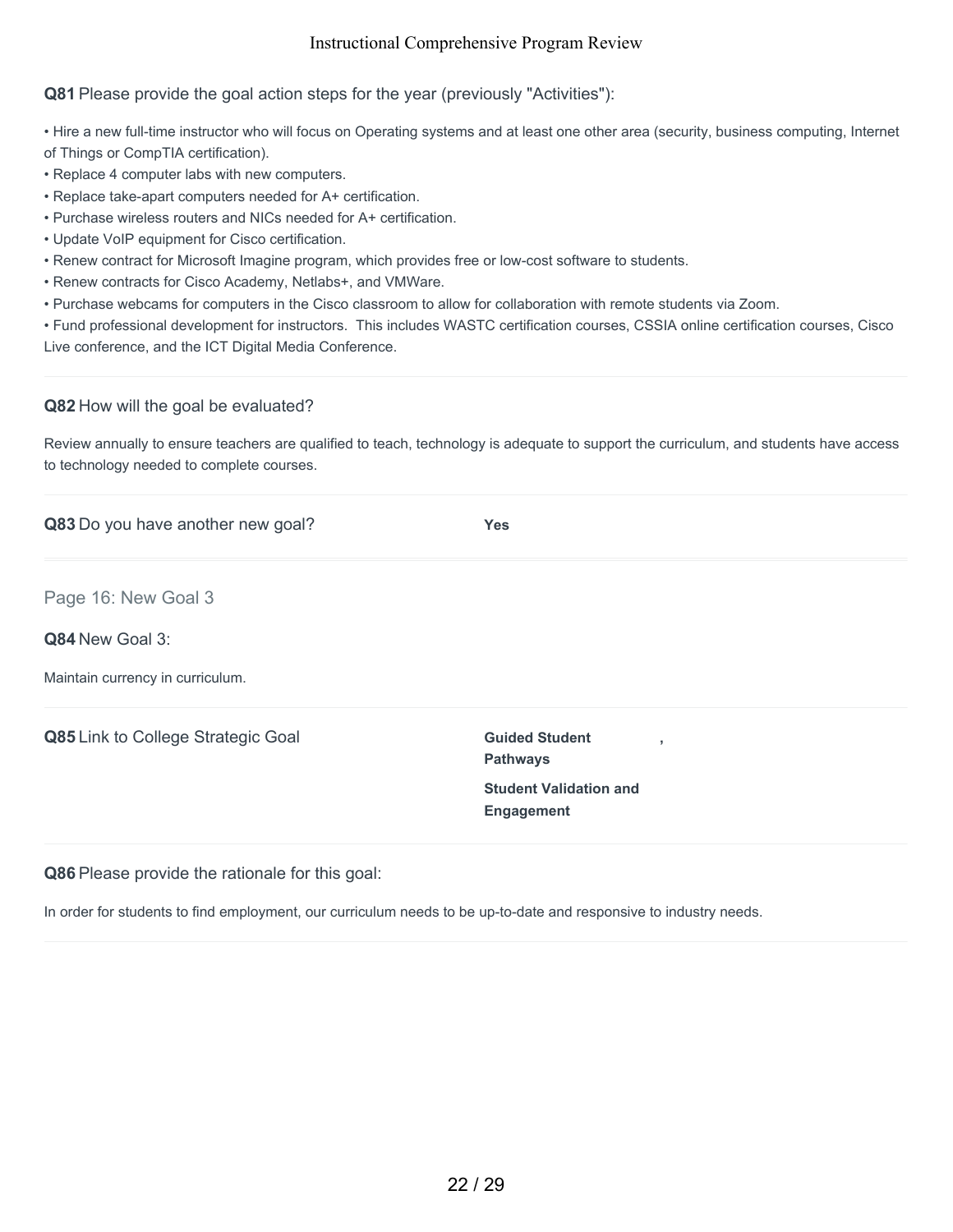**Q87** Please provide the goal action steps for the year (previously "Activities"):

• Hire a new full-time instructor who will focus on Operating systems and at least one other area (security, business computing, Internet of Things or CompTIA certification).

• Develop Computer Science Transfer degree. This requires the addition of 2 new courses.

• Integrate Python programming language into the computer science curriculum, either as a stand-alone course or as the programming language for the introductory course (CS 119).

- Develop a new Web Development content management system course.
- Develop a new Networking Palo Alto course.
- Research changes in Microsoft certification programs and make recommendations for curriculum changes.
- Research Internet of Things and how to integrate this new area into our curriculum.

#### **Q88** How will the goal be evaluated?

Curriculum will be assessed annually to ensure it is meeting student and industry needs.

| Q89 Do you have another new goal?                                                   | <b>No</b>                               |
|-------------------------------------------------------------------------------------|-----------------------------------------|
| Page 17: New Goal 4                                                                 |                                         |
| Q90 New Goal 4:                                                                     | <b>Respondent skipped this question</b> |
| Q91 Link to College Strategic Goal                                                  | <b>Respondent skipped this question</b> |
| Q92 Please provide the rationale for this goal:                                     | <b>Respondent skipped this question</b> |
| Q93 Please provide the goal action steps for the year<br>(previously "Activities"): | <b>Respondent skipped this question</b> |
| Q94 How will the goal be evaluated?                                                 | <b>Respondent skipped this question</b> |
| Q95 Do you have another new goal?                                                   | <b>No</b>                               |
| Page 18: Resources Needed to Fully Achieve Goal(s)                                  |                                         |
| Q96 Is the program requesting resources this year to<br>achieve this goal?          | <b>Yes</b>                              |
|                                                                                     |                                         |

Page 19: VII. Faculty Resource Needs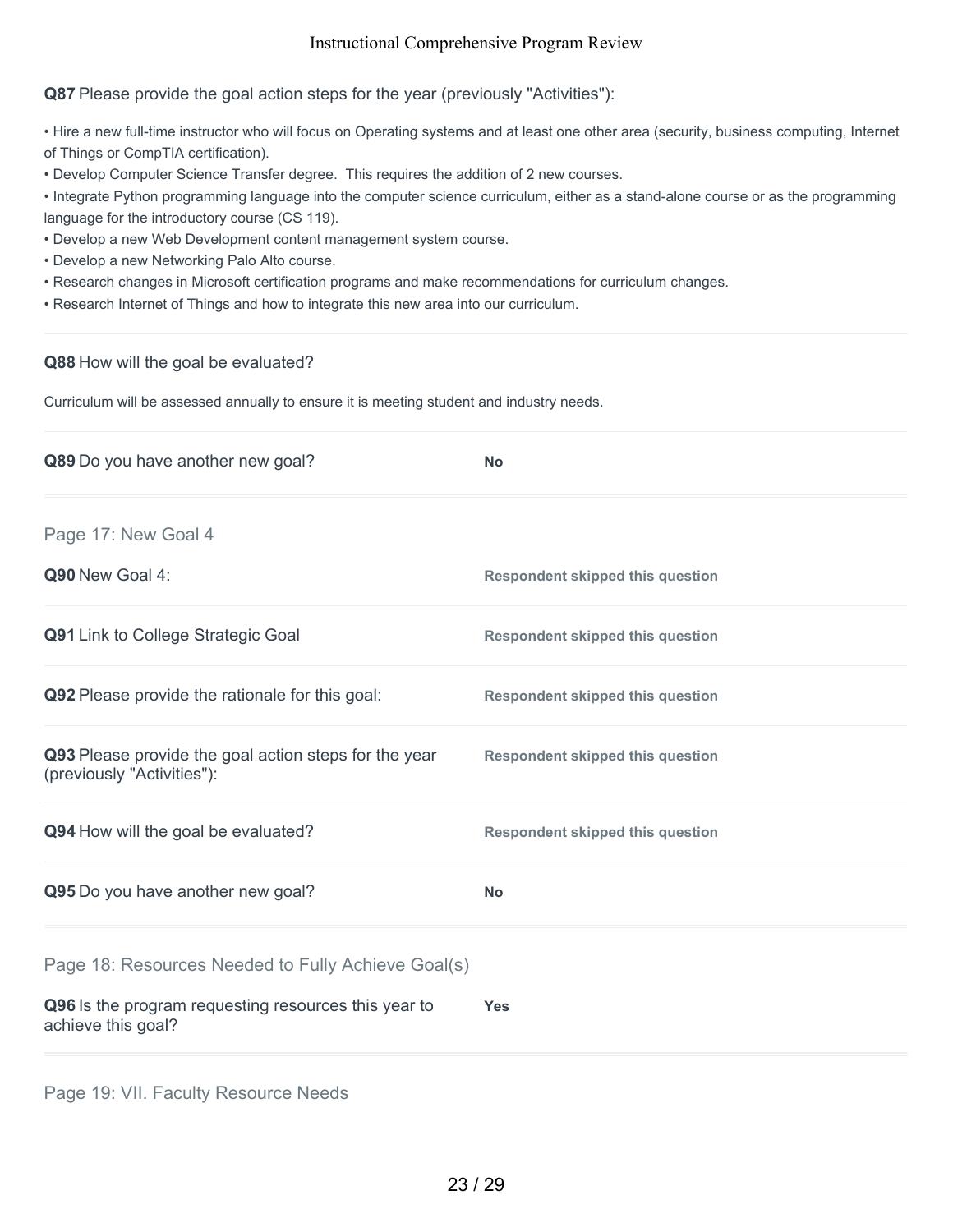**Q97** Are you requesting one or more faculty positions to achieve this goal? **Yes**

# Page 20: Faculty Position Request(s)

**Q98** Please remember to complete the Faculty Position Request Form (accessible here, under Staffing Request Information) for this position that you are requesting and upload it using the button below.The Faculty Position Request Form (In Word) can be located here (under Staffing Request Information).Brief Description of the Position Requested:

#### FULL TIME TENURE TRACK CIS SYSTEM ADMIN TEACHER

The CIS department has many distinct areas of specialization, including networking, security, web development, business computing, computer science, and system administration. While some of these areas overlap, expertise is required in each area to track industry changes, shepherd programs, keep curriculum current, and teach courses. Current CIS Full-time faculty struggle to keep up in their own areas of specialization. We need a full-time teacher able to focus on Windows and Linux operating systems and at least one other area (cloud architecture & data storage, virtualization, business computing, Internet of Things, and CompTIA certification). Greg Differding's retirement left a gap in the area of operating systems and virtualization. David Raney's retirement left us without a full-time faculty member to lead our business computing program. Tim Phillips plans to retire soon, leaving a gap in CompTIA certification and cabling. We hope to develop new curriculum to integrate Internet of Things, but don't have anyone to do this. Students respond to teachers who have expertise, enthusiasm, and teaching skills. Students also need access to current curriculum to pass certification exams and get jobs.

# **Q99** Faculty Position Request 1 - Related Program Goal(s):

2. Maintain currency in curriculum. 3.Maintain currency in instruction and technology.

**Q100** Faculty Position Request Upload 1: Please upload the completed faculty request form using the button below. You can access the Word version of the Faculty Position Request Form here (under Staffing Request Information).

#### **FacultyPositionRequestForm-2018-19FINAL.docx (17.9KB)**

| Q101 Faculty Position Request 2 (if applicable): Please<br>remember to complete the Faculty Position Request<br>Form (accessible here, under Staffing Request<br>Information) for this position that you are requesting and<br>upload it using the button below. The Faculty Position<br>Request Form (In Word) can be located here (under<br>Staffing Request Information). Brief Description of<br><b>Position Requested:</b> | <b>Respondent skipped this question</b> |
|---------------------------------------------------------------------------------------------------------------------------------------------------------------------------------------------------------------------------------------------------------------------------------------------------------------------------------------------------------------------------------------------------------------------------------|-----------------------------------------|
| Q102 Faculty Position Request 2 - Related Program<br>Goal(s):                                                                                                                                                                                                                                                                                                                                                                   | <b>Respondent skipped this question</b> |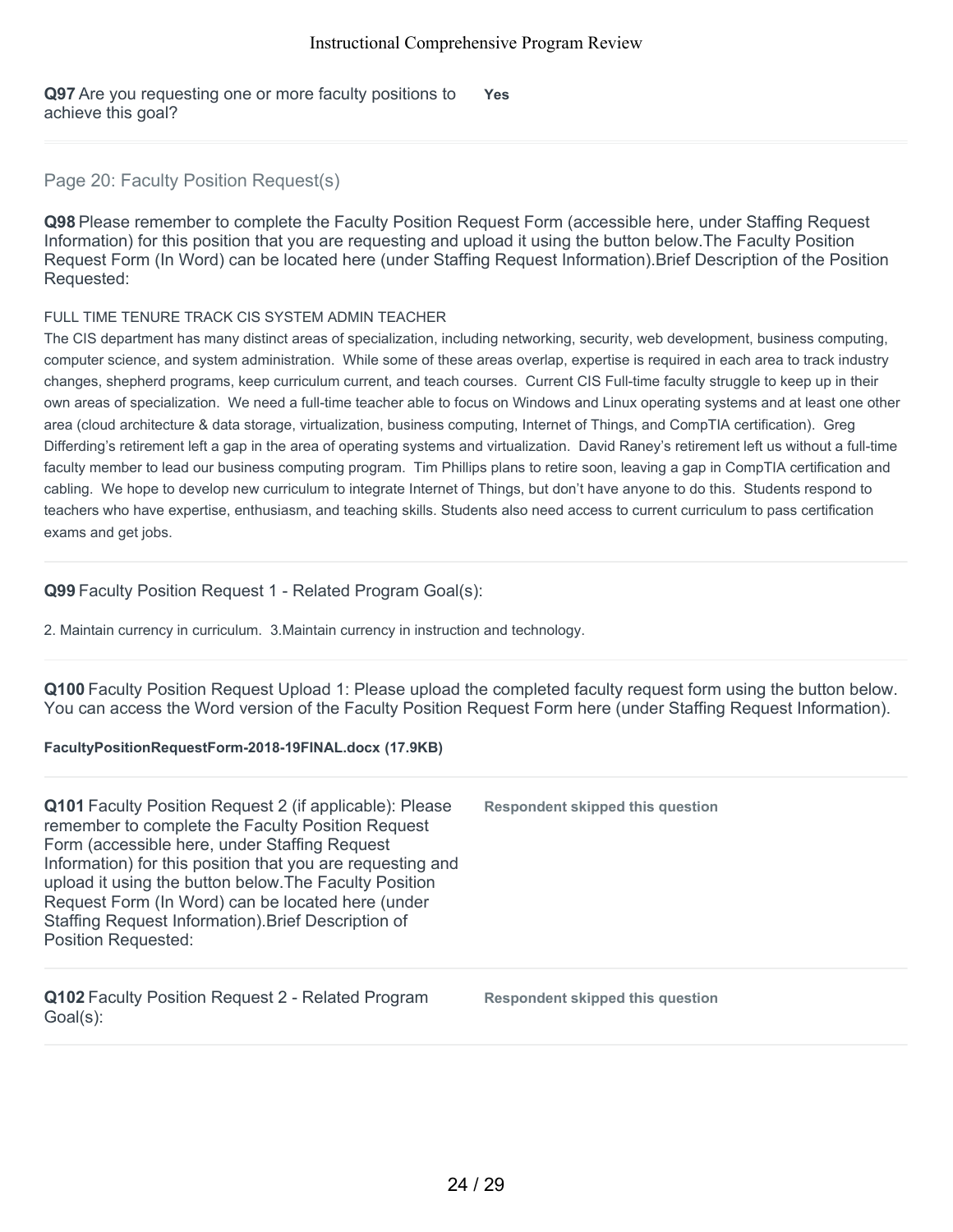| Q103 Faculty Position Request Upload 2: Please upload<br>the completed faculty request form button below. You<br>can access the Word version of the Faculty Position<br>Request Form here (under Staffing Request<br>Information).                                                                                 | <b>Respondent skipped this question</b> |
|--------------------------------------------------------------------------------------------------------------------------------------------------------------------------------------------------------------------------------------------------------------------------------------------------------------------|-----------------------------------------|
| Page 21: VIII. Classified Staff Resource Needs<br>Q104 Are you requesting one or more classified positions<br>to achieve this goal?                                                                                                                                                                                | <b>No</b>                               |
| Page 22: Classified Staff Position Request(s)<br>Q105 Classified Staff Position Request 1: Please<br>remember to complete the Classified Staff Position<br>Request Form (accessible here, under Staffing Request<br>Information) for this position you are requesting. Brief<br>Description of Position Requested: | <b>Respondent skipped this question</b> |
| Q106 Classified Staff Position 1 Related Program<br>Goal(s):                                                                                                                                                                                                                                                       | <b>Respondent skipped this question</b> |
| Q107 Classified Staff Position Request Upload 1: Please<br>upload a completed Classified Position Request Form<br>using the button below. You can access the Word<br>version of the Classified Position Request Form<br>here (under Staffing Request Information).                                                 | <b>Respondent skipped this question</b> |
| Q108 Classified Staff Position Request 2: Please<br>remember to complete the Classified Staff Position<br>Request Form (accessible here, under Staffing Request<br>Information) for each position you are requesting. Brief<br>Description of Position Requested:                                                  | <b>Respondent skipped this question</b> |
| Q109 Classified Staff Position 2 Related Program<br>$Goal(s)$ :                                                                                                                                                                                                                                                    | <b>Respondent skipped this question</b> |
| Q110 Classified Staff Position Request Upload 2: Please<br>upload a completed Classified Position Request Form<br>using the button below. You can access the Word<br>version of the Classified Position Request Form<br>here (under Staffing Request Information).                                                 | <b>Respondent skipped this question</b> |

Page 23: IX. Technology Resource Needs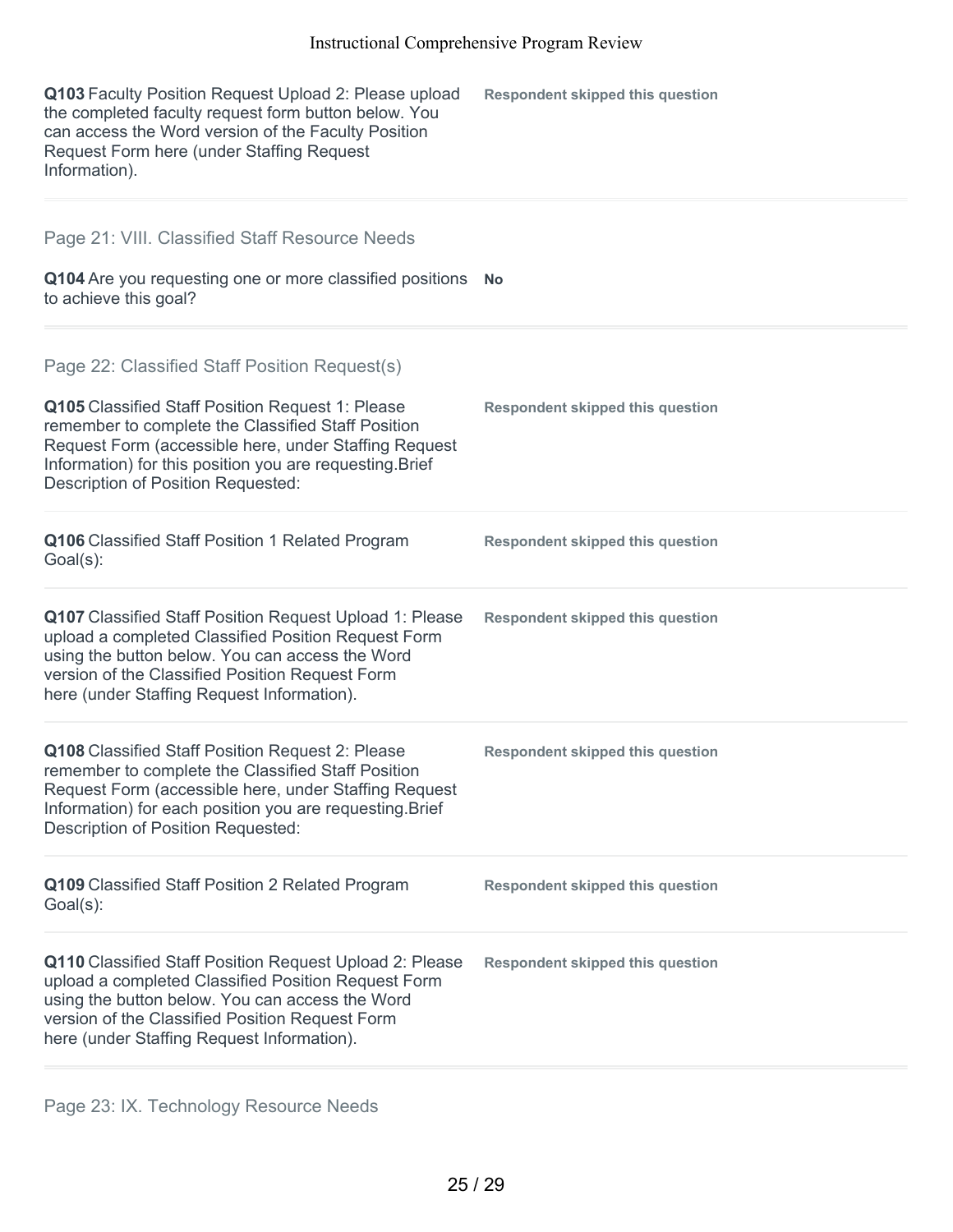**Yes**

**Q111** Are you requesting technology resources to achieve this goal?

## Page 24: Technology Request(s)

**Q112** Technology Request 1: Please remember to complete a Technology Request Form for each request. You can access the online Technology Request Form here: Technology Request Form.

| Description:                        | Replace computers in E-206, E-210, E-211 (A+), and E-<br>213 (cabling) |
|-------------------------------------|------------------------------------------------------------------------|
| One time or On-going                | <b>One Time</b>                                                        |
| Amount Requested \$                 | 192.174                                                                |
| <b>Related Program Review Goal:</b> | Goal 2: Maintain currency in instruction and technology.               |

**Q113** Technology Request 2: Please remember to complete a Technology Request Form for each request. You can access the online Technology Request Form here: Technology Request Form.

| Description:                        | <b>Monitor Arms</b>                                             |
|-------------------------------------|-----------------------------------------------------------------|
| One time or On-going                | <b>One Time</b>                                                 |
| Amount Requested \$                 | 1871                                                            |
| <b>Related Program Review Goal:</b> | <b>Goal 2: Maintain currency in instruction and technology.</b> |

Page 25: X. Perkins and Strong Workforce Resource Needs

| Q114 Are you requesting Perkins and/or Strong | Yes |
|-----------------------------------------------|-----|
| Workforce resources to achieve this goal?     |     |

Page 26: Perkins Request and Strong Workforce

**Q115** Perkins Request and Strong Workforce 1: Please remember to complete the Perkins Request Form and submit it via the annual Perkins/Strong Workforce request process/cycle.

| Description:                    | Replace computers in E-206, E-210, E-211 $(A+)$ , and E-<br>213 (cabling) |
|---------------------------------|---------------------------------------------------------------------------|
| Amount Requested \$:            | 192.174                                                                   |
| Related Program Review Goal(s): | <b>Goal 2: Maintain currency in instruction and technology.</b>           |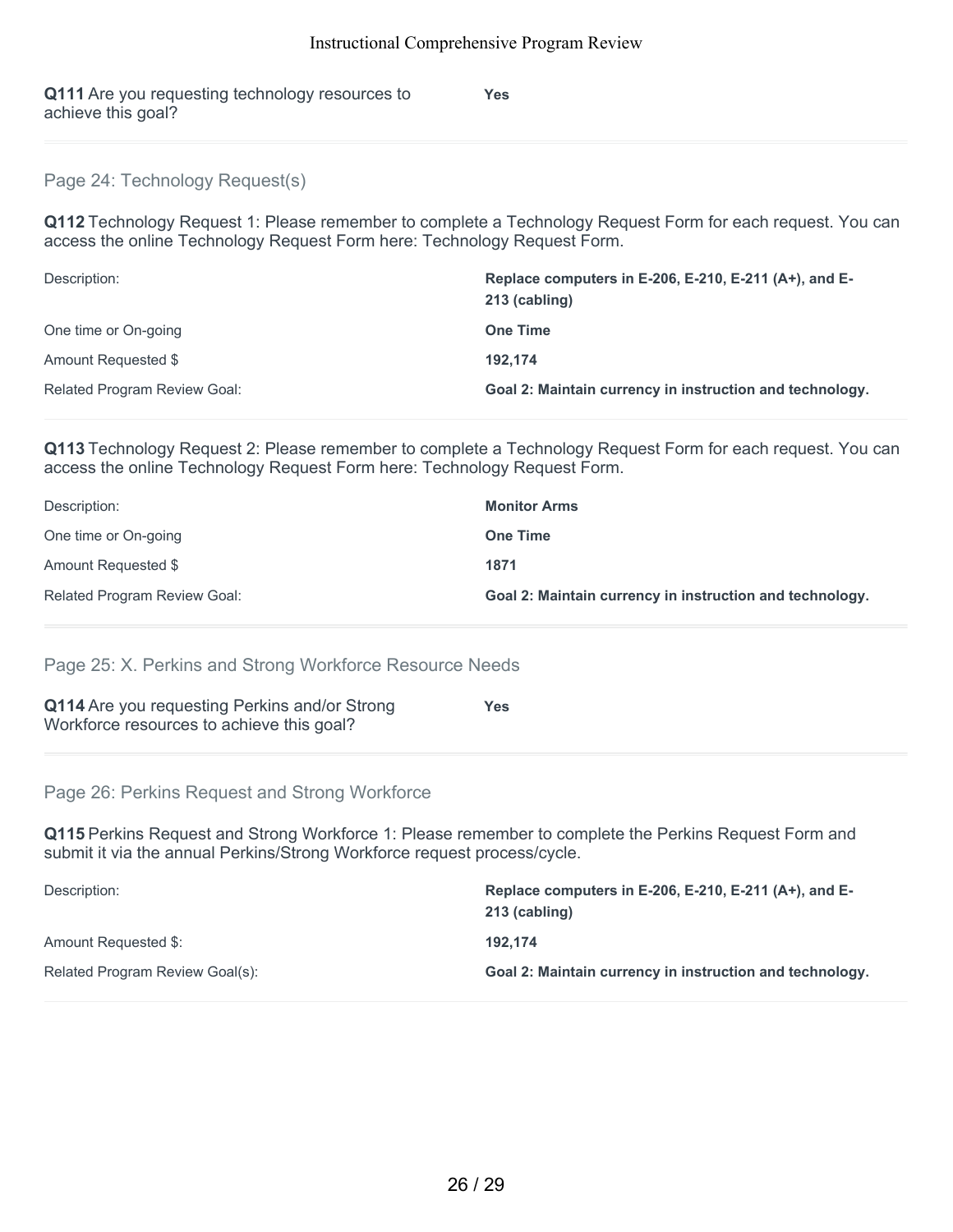**Q116** Perkins Request and Strong Workforce 2: Please remember to complete the Perkins Request Form and submit it via the annual Perkins/Strong Workforce request process/cycle.

| Description:<br>Amount Requested \$<br>Related Program Review Goal(s):                                                                                                                                                           | <b>Technology contracts</b><br>4495<br>Goal 2: Maintain currency in instruction and technology. |
|----------------------------------------------------------------------------------------------------------------------------------------------------------------------------------------------------------------------------------|-------------------------------------------------------------------------------------------------|
| Page 27: XI. Supplies/Equipment Resource Needs<br>Q117 Are you requesting supplies and/or equipment<br>resources to achieve this goal?                                                                                           | <b>No</b>                                                                                       |
| Page 28: Supplies/Equipment Request(s)<br>Q118 Supplies/Equipment Request 1: In the boxes below<br>please provide information on your request.<br>Supplies/Equipment requests will be considered on a<br>one-time funding basis. | <b>Respondent skipped this question</b>                                                         |
| Q119 Supplies/Equipment Documentation 1: Please<br>upload any supplies/equipment quotes or additional<br>documentation for this request.                                                                                         | <b>Respondent skipped this question</b>                                                         |
| Q120 Supplies/Equipment Request 2: In the boxes below<br>please provide information on your request.<br>Supplies/Equipment requests will be considered on a<br>one-time funding basis.                                           | <b>Respondent skipped this question</b>                                                         |
| Q121 Supplies/Equipment Documentation 2: Please<br>upload any supplies/equipment quotes or additional<br>documentation for this request.                                                                                         | <b>Respondent skipped this question</b>                                                         |
| Page 29: XII. Facilities Resource Needs<br>Q122 Are you requesting facilities resources to achieve<br>this goal?                                                                                                                 | <b>No</b>                                                                                       |
| Page 30: Facilities Request<br>Q123 Facilities Request 1: Please provide the<br>information below and remember to complete the online<br>Facilities Request Form, accessible here: Facilities<br><b>Request Form</b>             | <b>Respondent skipped this question</b>                                                         |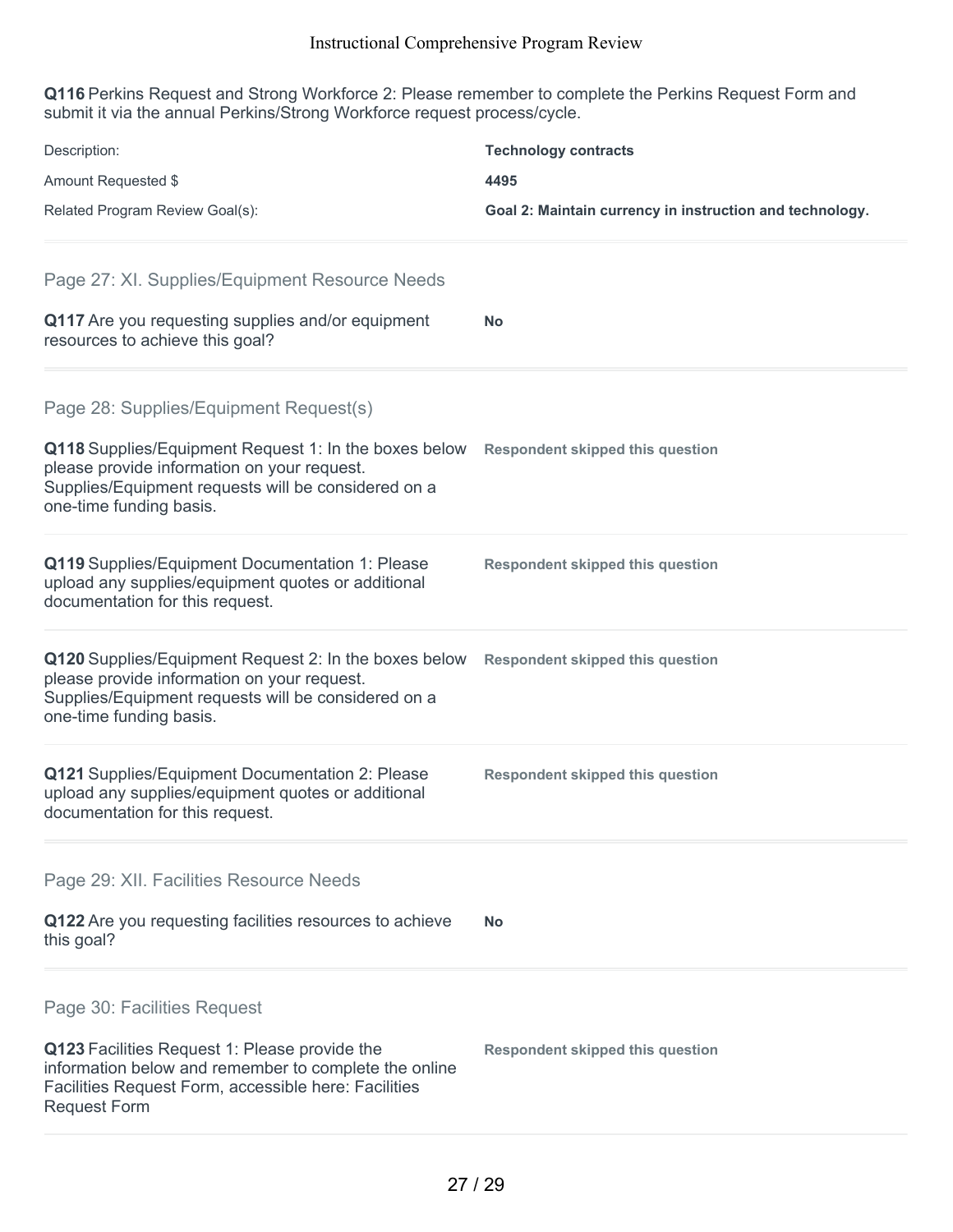**Q124** Facilities Request 2: Please provide the information below and remember to complete the online Facilities Request Form, accessible here: Facilities Request Form

**Respondent skipped this question**

## Page 31: XIII. Professional Development Resource Needs

| Q125 Are you requesting professional        | <b>Yes</b> |  |
|---------------------------------------------|------------|--|
| development resources to achieve this goal? |            |  |

### Page 32: Professional Development Request

**Q126** Professional Development Request 1: Please provide the information identified below and follow the process for requesting professional development funds, outlined here.

| Description:                                                                                                                                                                          | "Professional Development. CIS instructors are required<br>to maintain their professional certification, currency,<br>and industry focus. Includes Cisco LIVE Conference<br>\$3500, 3 WASTC CISCO certification classes \$8925, 5<br>CSIAA online training \$495, 2 @ONE 12-week course in<br>online standards and practices \$660, 4 Online Teaching<br>Conference \$6400, Digital Media Educators conference<br>\$200<br>20180<br>$\overline{2}$ |  |
|---------------------------------------------------------------------------------------------------------------------------------------------------------------------------------------|----------------------------------------------------------------------------------------------------------------------------------------------------------------------------------------------------------------------------------------------------------------------------------------------------------------------------------------------------------------------------------------------------------------------------------------------------|--|
| Amount Requested \$:<br>Related Program Review Goal(s):                                                                                                                               |                                                                                                                                                                                                                                                                                                                                                                                                                                                    |  |
|                                                                                                                                                                                       |                                                                                                                                                                                                                                                                                                                                                                                                                                                    |  |
| Page 33: XIV. Other Resource Needs<br>Q128 Are you requesting any other resources to achieve<br>this goal?                                                                            | No.                                                                                                                                                                                                                                                                                                                                                                                                                                                |  |
| Page 34: Other Resource Request<br>Q129 Other Resource Request 1: Other<br>resource requests will be considered on a one-time<br>funding basis. Please fill in the information below. | <b>Respondent skipped this question</b>                                                                                                                                                                                                                                                                                                                                                                                                            |  |
|                                                                                                                                                                                       |                                                                                                                                                                                                                                                                                                                                                                                                                                                    |  |